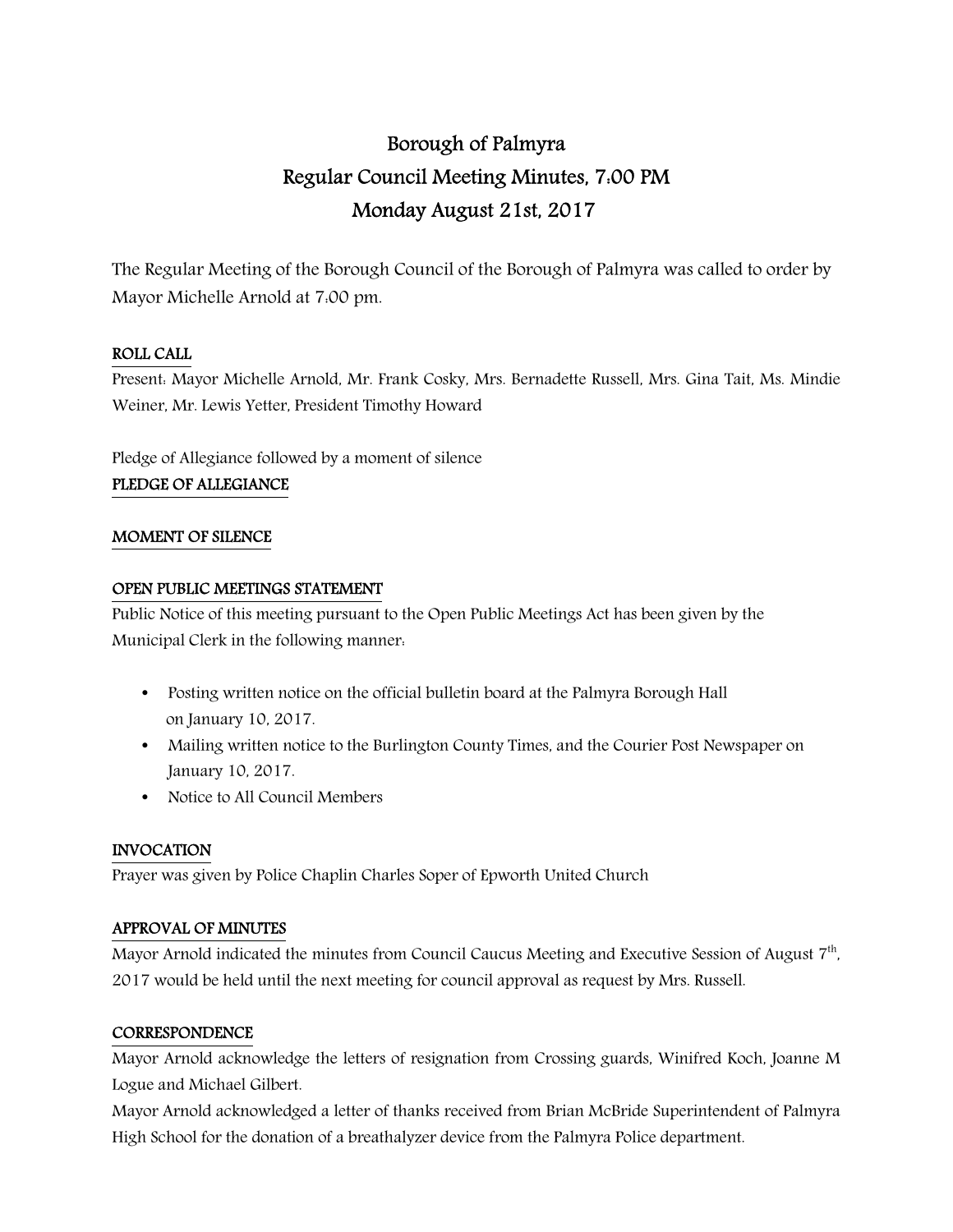#### PUBLIC PORTION

This public portion is for discussion on professional updates, resolutions and ordinances listed on the agenda. Please sign in at the podium, state your name and address for the record. Council will give all comments appropriate consideration. Each citizen will be allotted up to five (5) minutes to speak, in order to allow everyone an opportunity to ask questions and express their opinions or concerns. Please direct all comments to the Mayor. Each citizen may only speak once during each public portion.

Mrs. Russell made a motion to open the public portion. President Howard second the motion.

#### At the call of the roll:

#### All voted in favor of the motion

Mr. Schmidt - Temple Blvd - Mr. Schmidt asked about Resolution 2017-186, Could you clarify what it is for; is it to repair the road or is it in regards to the speeding and signage problem on Temple. Mr. Gural stated a number of concerns have been expressed regarding the conditions of Temple Blvd., the signs are in the process of being completed in regards to trucks and speeding and should be installed soon. Additionally Mr. Gural indicated, resolution 2017-186 refers to a much more comprehensive study regarding the traffic calming on Temple Blvd and looks at the entire length of the roadway, addressing crosswalks, student safety etc. Should the engineer make any type of recommendation we have a grant application on the agenda which will hopefully be helpful with the funding of those recommendations. Mr. Schmidt inquired if the Borough is doing something to address the speeding on Temple Blvd. Mr. Schmidt also indicated in another township he was in, he noticed they painted the speed limit on the street and wondered if it was possible to do something of that nature on Temple Blvd. Mr. Schmidt also indicated he would like to see anyone going 30mph to be ticketed. Mr. Gural stated that the governing body has no power to weigh in over enforcement issues regarding speed ticketing on the street that is a police matter. Ms. Weiner inquired if painting on the roads is an option and if public works could do it. Mr. Gural indicated public works does not do that type of work, it would be subcontracted out. Mr. Gural also indicated if the governing body chose to do that it would not have to wait for the study, it could just be done as it is not altering the traffic pattern on the road.

Ms. Russell – Firth Lane- Mrs. Russell indicated the last changes which were made to the area increased the flooding on Firth Lane and in front of her home. Ms. Russell stated whatever is done in regards to a study and potential changes to that area will only increase the flooding more. After encountering twelve years of flooding, and seeing whatever goes into the sewer wind up in front of her home she would like to see the study include addressing the flooding in that area. Mr. Gural indicated he would ask them to look into it while they are doing the study, however the flooding issue really relates to a different matter which we can talk about at another time. Ms. Russell stated she also had concerns about the speeding on Temple Blvd and Firth Lane.

Mr. Rader – Harbour Drive- Mr. Rader asked if approval of Resolutions 2017–188,189,190; where three different companies charging \$307,000.00 to install one security system. Mr. Gural indicated one company, New Jersey Business Systems, Inc., as indicated in Resolution 2017-188 was installing the system, the other two resolutions 2017-189 and 2017-190 are for the purchase of the equipment and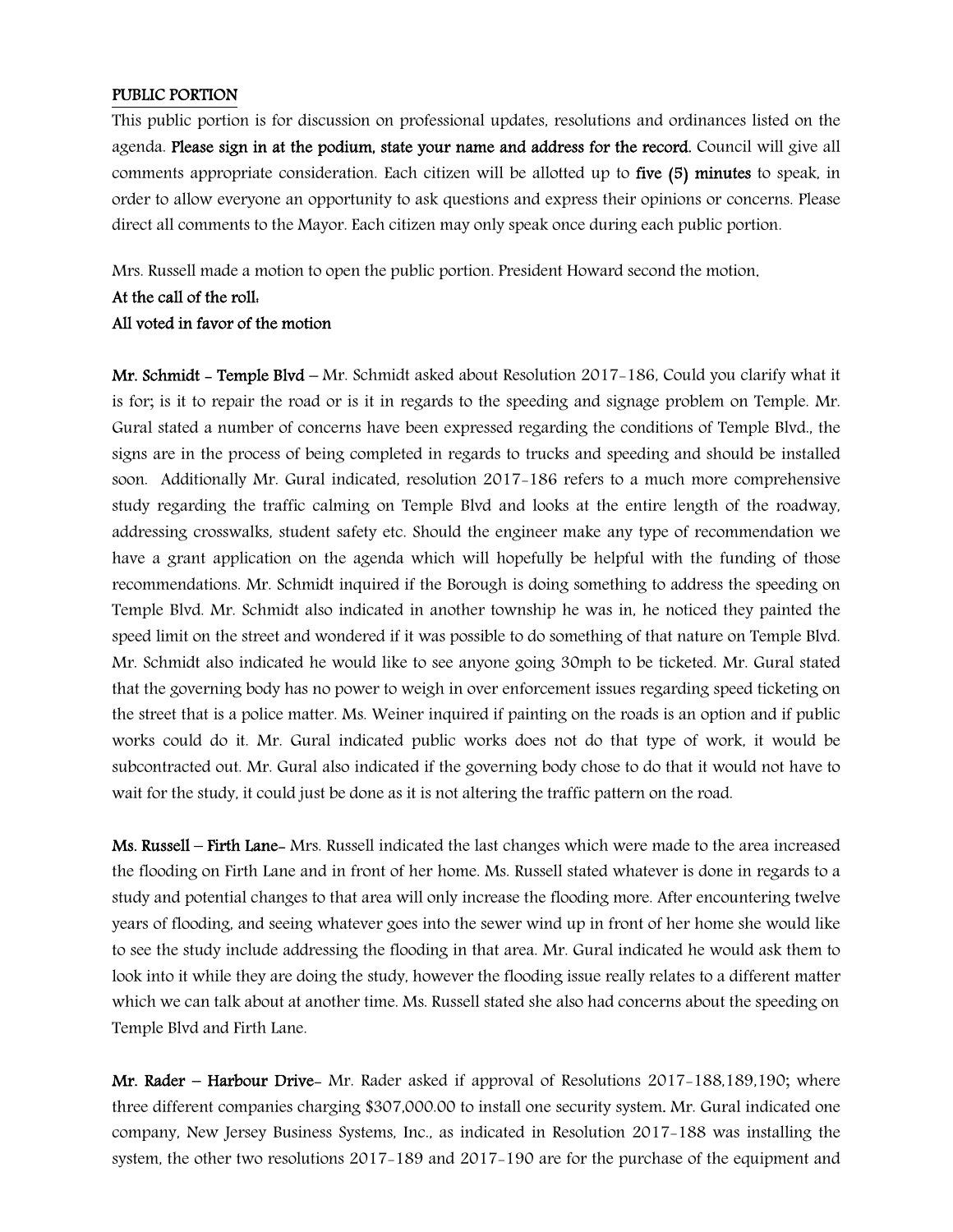the extended warranty, etc. The total of the project equipment and installment will be \$307,690.33. Mr. Rader asked who would be responsible for the repairs and maintenance of the equipment. Mr. Gural indicated New Jersey Business Systems, Inc. would, as the general contractor.

Ms. Cheltham – 112 Cinnaminson Avenue- Ms. Cheltham asked why the governing body would consider paying \$9,500.00 for Resolution 2017-187 in regards to the intersection improvements at Virginia, Maryland, and Oregon Avenue which would only effect 18 homes on those streets. She indicated when that \$9,500.00 is broken down it's about \$527.77 per house. Ms. Cheltham indicated Council was considering a referendum regarding the purchase of the ladder fire truck, when the cost of the ladder truck purchase was broken down into the 392 households in Palmyra according to the 2010 census, it would have cost each household \$294.00 per house. Ms. Cheltham stated she did not understand how Council could consider this type of expense of tax payer money at that intersection, which she could not remember there being any sort of major accident; and have so many questions regarding a fire truck purchase which cost less per household and would benefit the entire community, not just 18 homes. Ms. Cheltham noted that companies doing work in the Municipality are required to be registered on the New Jersey State Public Works Contractors Registration. Ms. Cheltham stated she has seen several companies doing work in this town which that are not registered. Mr. Rosenberg stated if the names of such companies are given to Mr. Gural, he will forward them to him and he will check to make sure they are in compliance.

Ms. McCann – Temple Blvd- Ms. McCann asked if in regards to Resolution 2017-187, the survey had to be completed to have a more proactive things happening in that area. Mr. Gural indicated, that State of New Jersey changed the law, which now indicates that any significant changes to the roadway, local, county, or state must be submitted to the Department of Transportation for final approval. Things which the municipality had to provide included comprehensive information regarding the roadway, desired changes to roadway and how it affected the roadway, then in about 9 months NJDOT would get back to us indicating is was approved or not. Mr. Gural stated it was a very cumbersome process and realizing how long the process was talking, NJDOT updated some of the requirements to include that they would allow municipalities to hire a certified traffic engineer to perform studies and make the recommendations that the changes they were making meet the public safety standards. Mr. Gural stated in order to make any changes to the roadway, be it a speed bump, stop sign, speed change a report from a certified expert must be submitted to NJDOT prior to any changes and it must me all safety standards. Mr. Rosenberg indicated from a liability stand point the governing body would want a professional opinion as to whether or not it is warranted, to be able to defend the Borough from any litigation. Ms. McCann stated she hoped something would come out of the study which would make it safer for the children as that is her major concern.

Mr. Fries – 225 Temple Blvd- Mr. Fries stated that there is a speed bump at Temple Blvd, Van Sant Drive and Horace Avenue which the trucks just fly over, it's not slowing down the traffic. Mr. Fries indicated it was not a real speed bump and should not be there, however that's how the patch job was done to repair the road and when trucks hit it, it's very loud. Mr. Fries stated he had spoken with Mr. Gural about it however it has not been fixed. Mr. Fries asked why something can be done about it. President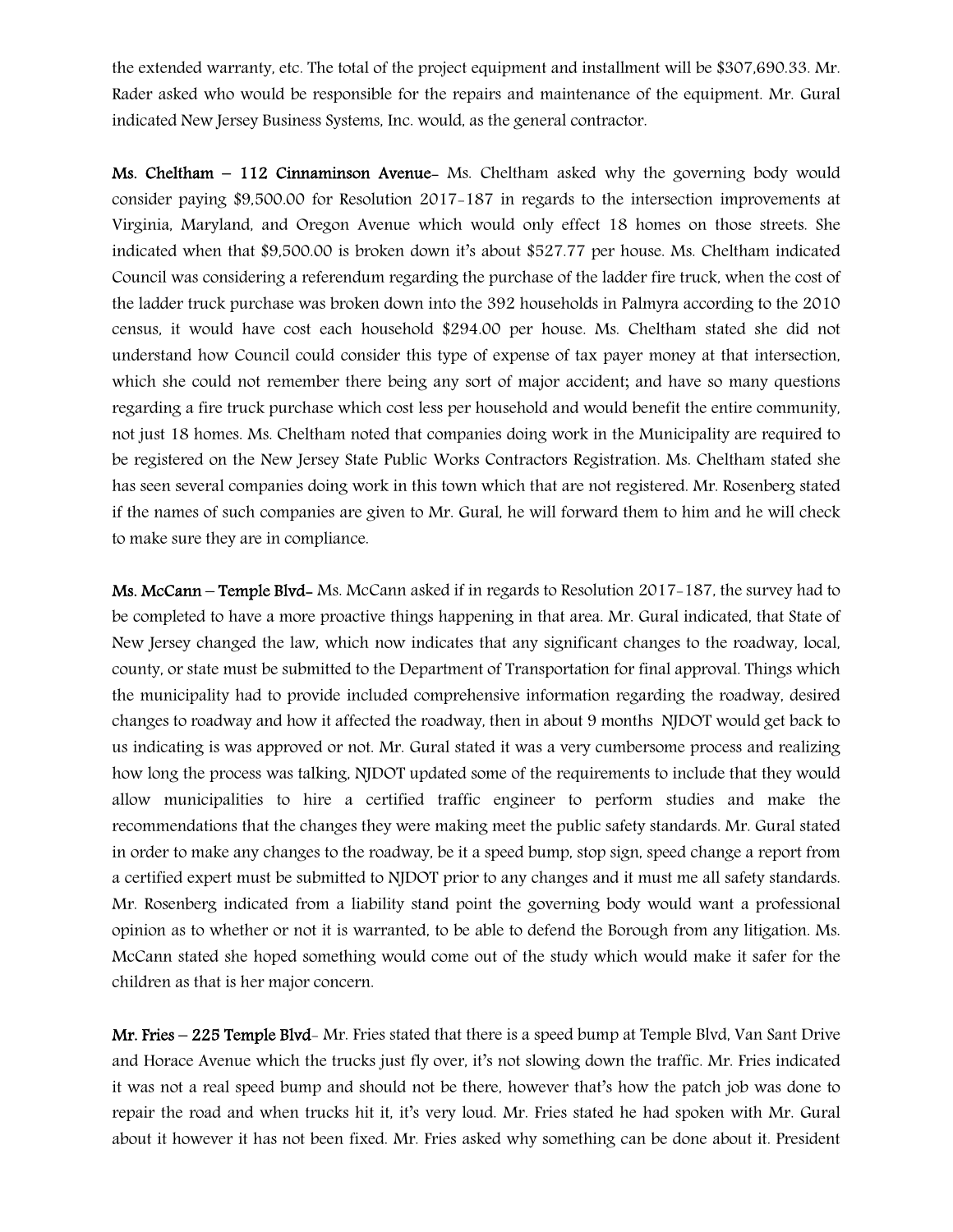Howard asked," how hard is it to stop truck traffic completely on Temple Blvd.?" Mr. Gural stated you cannot stop local delivery trucks.

Mr. Banski –  $402$  Temple Blvd – Mr. Banski stated that he does not think that the new signs will matter as many people from out of town just don't care or pay attention

Ms. Veitenheimer – Rowland Street- Ms. Veitenheimer inquired, why the Bridge Commission is not handling this as Temple Blvd is an access road to the bridge. Why isn't the Bridge Commission paying for the study? Mr. Gural stated it is a Borough owned roadway and we are coordinating efforts with the Bridge Commission. Ms. Veitenheimer also stated the security system mention in Resolutions 2017- 188,189,190 is a lot of money. Ms. Veitenheimer asked, "What was the problem with Virginia, Maryland and Oregon Avenues?" Mayor Arnold stated it was a safety concern brought to our attention and it is our obligation to ask the engineer to look at it.

**Mrs. Shimheihouser – 315 Temple Blvd – Mrs. Shimheihouser indicated she was very concerned about** the speeding on Temple Blvd. and when the police car was sitting there it did seen to slow down the speeding. Is it possible to get it back? Mayor Arnold indicated she would ask the Chief.

Mr. Weber – 112 Cinnaminson Avenue – Mr. Weber indicated he was concerned about Resolution 2017-187 for an investigational study of Virginia, Maryland, and Oregon Avenues for improvements. Mr. Weber indicated he has lived right up the street from that intersection for the past 35 years and there has not been any accident at that intersection. Mr. Weber also stated that it is possible to get two cars thru the intersection when there are cars parked there. Mr. Weber asked why are we looking at it now and how many complaints has the Borough had in regards to this intersection. Mr. Weber stated there is no reason or need to spend almost \$10,000.00 to have the engineers look at this.

Ms. Lopez – Cinnaminson Avenue- Ms. Lopez indicated the intersection at Virginia, Maryland and Oregon Avenue could be changed to make the streets on either side of the triangle one way and we don't have to spend \$10,000.00.

No one from the public wishing to be heard, Mrs. Russell made a motion to close the public portion. President Howard second the motion.

At the call of the roll: All voted in favor of the motion

.

### ORDINANCES ON FIRST READING (Public Hearing to be held September 18<sup>th</sup>, 2017).

Ordinance 2017-09, An Ordinance of The Borough of Palmyra Amending Chapter 126 of the Code of the Borough of Palmyra: Flood Damage Prevention, as adopted via Ordinance 2009-1.

Mrs. Russell made a motion to approve Ordinance 2017-10. Mr. Cosky second the motion. At the call of the roll: AYES: Mr. Cosky, Mrs. Russell, Mrs. Tait, Ms. Weiner, Mr. Yetter, President Howard NAYES: None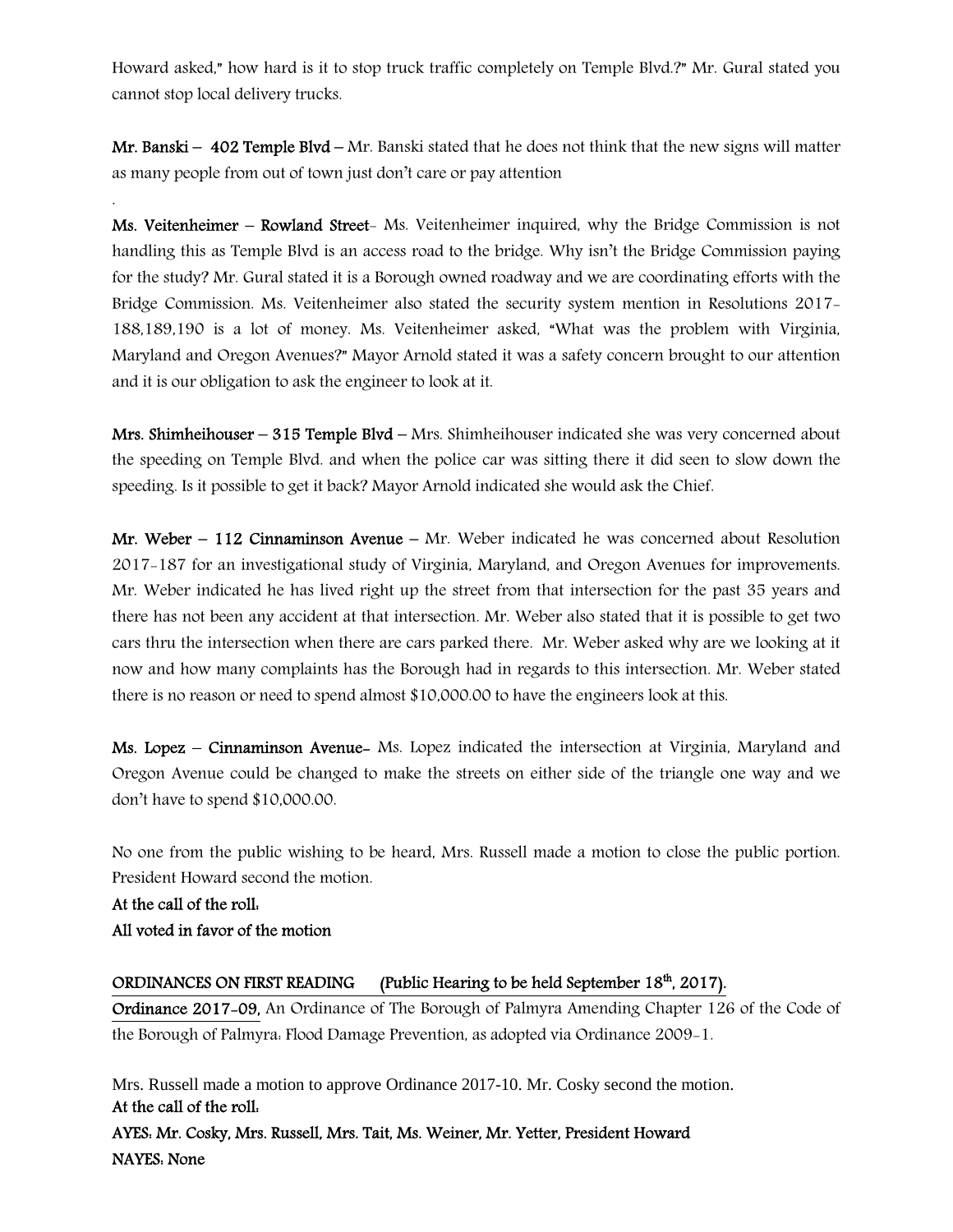Ordinance 2017-10, An Ordinance of the Borough of Palmyra, in the County of Burlington, State of New Jersey, providing for various capital improvements and related expenses in and for the Borough of Palmyra appropriating \$1,889,000.00 therefor authorizing the issuance of \$1,765,500.00 in General Improvement Bonds or Notes of the Borough of Palmyra to finance the same.

Mrs. Russell made a motion to approve Ordinance 2017-10. Mr. Cosky second the motion. At the call of the roll: AYES: Mr. Cosky, Mrs. Russell, Mrs. Tait, Ms. Weiner, Mr. Yetter, President Howard NAYES: None

### ORDINANCES ON SECOND READING AND PUBLIC HEARING

Ordinance 2017-07, An Ordinance Of The Borough Of Palmyra Amending Ordinance 2013-20 Regulating Vacant/Abandoned Properties.

Ordinance 2017-08, An Ordinance of the Borough of Palmyra Establishing an Abandoned Property List in Accordance with N.J.S.A. 55:19-55.a.

Mayor Arnold stated there are a number of things we still need to discuss regarding these ordinances. Mayor Arnold requested these two ordinances be withdrawn until further discussion could be had regarding them.

A motion was made by Mrs. Russell to withdraw Ordinance 2017-07 and Ordinance 2017-08. Mr. Cosky seconded the motion.

At the call of the roll, the vote was: AYES: Mr. Cosky, Mrs. Russell, Mrs. Tait, Ms. Weiner, Mr. Yetter, President Howard NAYES: None

Ordinance 2017-07 Amending Ordinance 2013-20 Regulating Vacant and abandoned Properties and Ordinance 2017-08 Establishing and Abandoned Property List in accordance with N.J.S.A. 55:19-55 are withdrawn from consideration.

#### RESOLUTIONS Consent Agenda

Resolution 2017-180 to Resolution 2017-195 will be enacted as a single motion, if any resolution needs additional discussion it will be removed from the consent agenda and voted on separately.

After some discussion as to which resolutions would be removed from the consent agenda, it was decided that each resolution would be done separately so as to allow for additional discussion when needed.

• Resolution 2017–180 Resolution Requesting Approval of the Borough of Palmyra Grant Management Plan

A motion was made by Mr. Cosky to approve Resolution 2017-180. President Howard seconded the motion.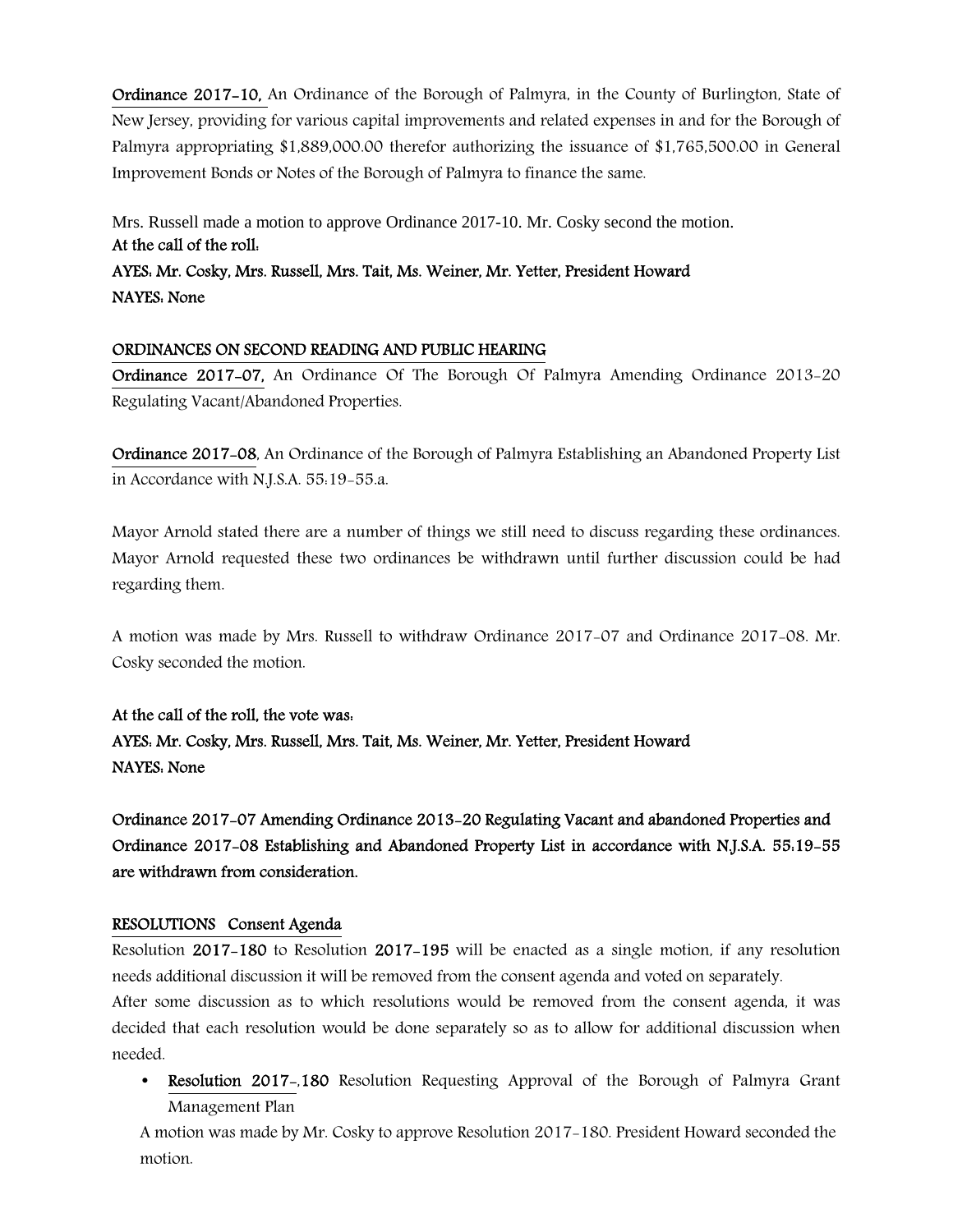### At the call of the roll, the vote was:

## AYES: Mr. Cosky, Mrs. Russell, Mrs. Tait, Ms. Weiner, Mr. Yetter, President Howard NAYES: None

• Resolution 2017–181, Resolution Authorizing the Application for a FY 2018 Small Cities Community Development Block Grant from the New Jersey Department of Community Affairs for ADA Improvements in the Palmyra Harbour Area of the Borough

A motion was made by Mrs. Russell to approve Resolution 2017-181. President Howard seconded the motion.

### At the call of the roll, the vote was:

## AYES: Mr. Cosky, Mrs. Russell, Mrs. Tait, Ms. Weiner, Mr. Yetter, President Howard NAYES: None

• Resolution 2017–182, Resolution Authorizing the adoption of the Citizen Participation Plan developed by the NJ Department of Community Affairs Small Cities CDBG Program.

A motion was made by Mrs. Russell to approve Resolution 2017-182. President Howard seconded the motion.

### At the call of the roll, the vote was:

## AYES: Mr. Cosky, Mrs. Russell, Mrs. Tait, Ms. Weiner, Mr. Yetter, President Howard NAYES: None

• Resolution 2017-183, Resolution Indicating Fair Housing Officer for Small Cities Community Development Block Grant Application

A motion was made by Mrs. Russell to approve Resolution 2017-183. Mr. Cosky seconded the motion.

### At the call of the roll, the vote was:

## AYES: Mr. Cosky, Mrs. Russell, Mrs. Tait, Ms. Weiner, Mr. Yetter, President Howard NAYES: None

• Resolution 2017-184, Resolution Awarding a Contract to Eastern Environmental for the 2017 and 2018 Tree Maintenance Contract Effective August  $1<sup>st</sup>$ , 2017 to December 31 $<sup>st</sup>$ , 2017</sup>

### Discussion

Mr. Rosenberg stated the trees being cut by PSE&G have nothing to do with this contract. This contract is for services to be completed for and by the Borough in the Borough's right of way for the remainder of this year and for the year 2018. Mr. Rosenberg indicated we only had one bidder for the contract. That bidder submitted a complete package however the bid specifications indicate a New Jersey Tree Expert Certification is required for the company. The company who submitted the bid has submitted the required paperwork however has not yet been granted the required certification. Mr. Rosenberg explained the various options council had in regards to awarding the contract and also stated council could rebid the project. After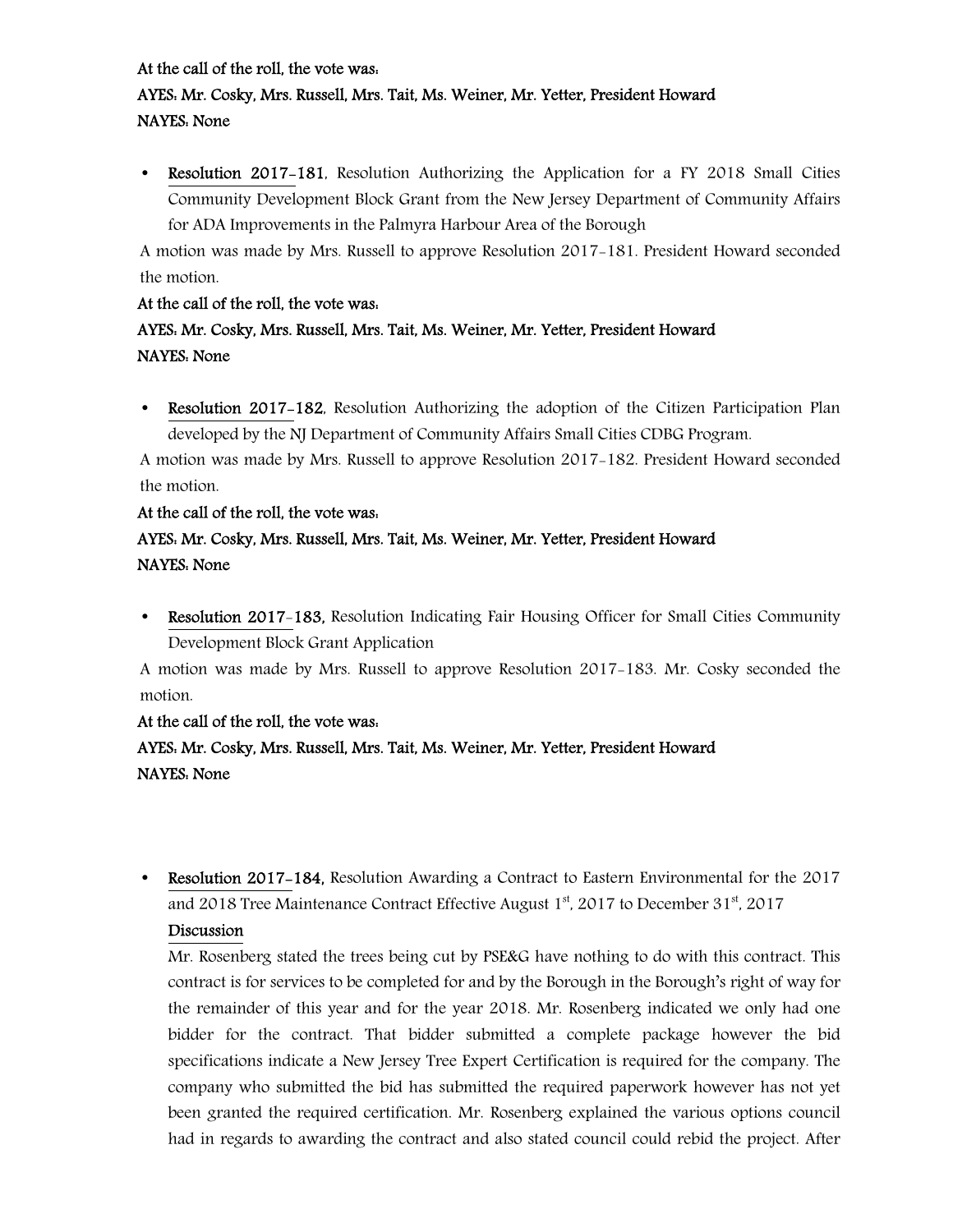some discussion Council decided that would wait until next meeting to either award to contract, perhaps the bidder would have the required certification, or rebid the project.

A motion was made by Mrs. Russell to withdraw Resolution 2017-184. Mr. Cosky seconded the motion.

## At the call of the roll, the vote way All voted in favor of the motion

• Resolution 2017–185, Resolution Authorizing Advertisement of the leasing of space for Cellular Antenna Array and Ground Space for Borough Telecommunications Tower Bid prepared by V-COMM, LLC.

A motion was made by Mrs. Russell to approve Resolution 2017-185. Mr. Cosky seconded the motion.

## At the call of the roll, the vote was: AYES: Mr. Cosky, Mrs. Russell, Mrs. Tait, Ms. Weiner, Mr. Yetter, President Howard NAYES: None

• Resolution 2017–186, Resolution awarding a contract to ERI for the Temple Boulevard Traffic Engineering Study Project per their proposal Dated July 12, 2017 in the amount not to exceed \$23,500.00

## Discussion

A motion was made by Mrs. Russell to approve Resolution 2017-186. President Howard seconded the motion.

President Howard inquired if the placing of a patrol car on the street would help deter those speeders and if the Bridge Commission could assist with the calls on Temple Blvd. Chief Pearlman indicated the Bridge Commission as it is out of their jurisdiction, they cannot assist with things on Temple Blvd, however they are working on a MOU to try to correct that in the future. President Howard asked if it was possible to have the speed limit sign on the street now to help with the speeding. Chief Pearlman indicated yes. Mr. Yetter asked it was possible to have some input into the ideas of the work to be completed on Temple Blvd. at the intersection. Mr. Gural indicated yes, just forward those ideas to him and he will see to it that they get to the engineers. President Howard indicated the flooding was not part of the study. Mr. Gural indicated that was a separate matter. Ms. Weiner thanked everyone for coming and voicing their opinions regarding Temple Blvd. Chief Pearlman indicated they are doing what they can to slow that traffic.

## At the call of the roll, the vote was AYES: Mr. Cosky, Mrs. Russell, Mrs. Tait, Ms. Weiner, Mr. Yetter, President Howard NAYES: None

• Resolution 2017-187, Resolution awarding a contract to ERI for the Virginia, Maryland and Oregon Avenue Intersection Improvements Investigation and Design Project per their proposal Dated July  $12<sup>th</sup>$ , 2017 in the amount not to exceed \$9,500.00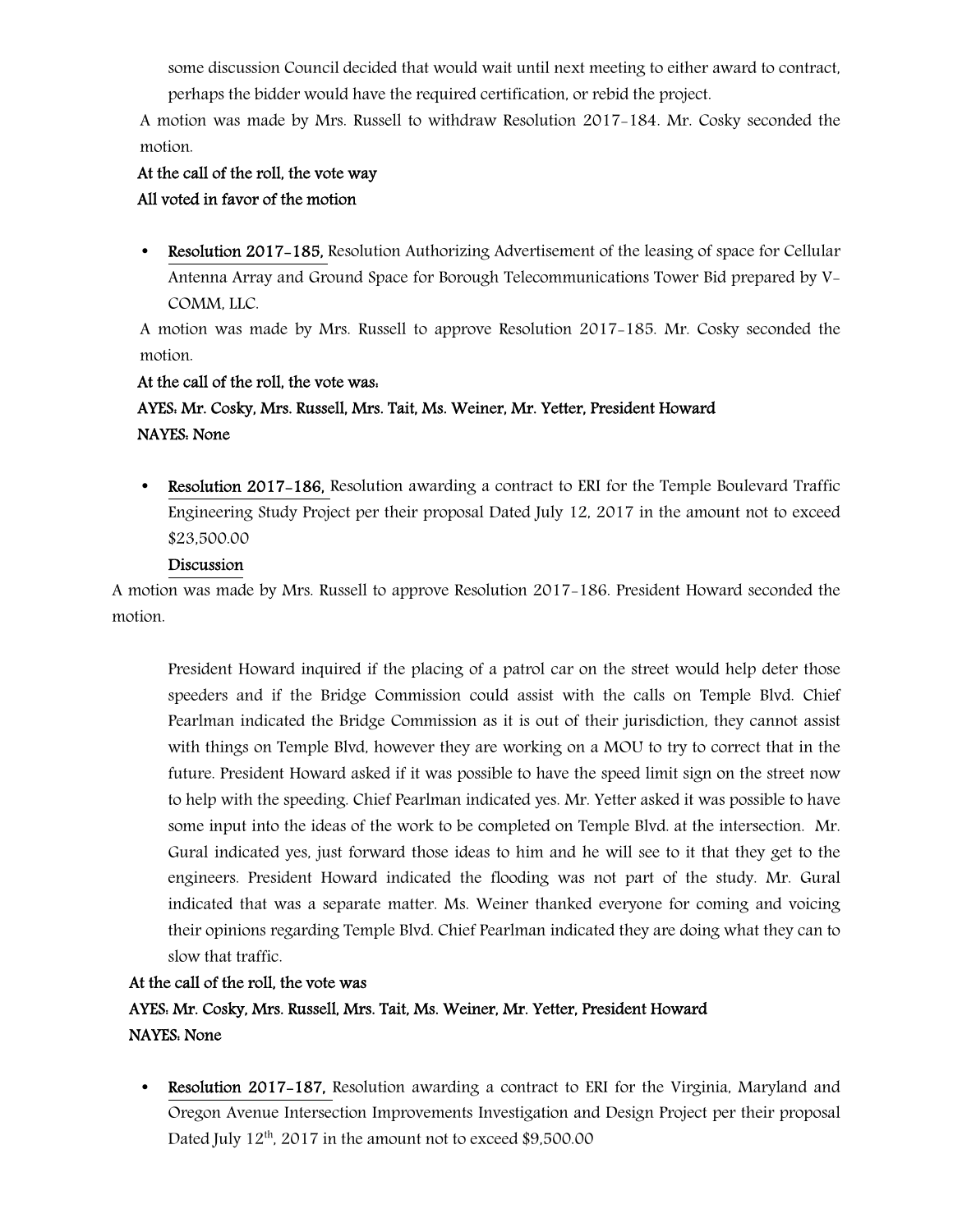### Discussion

Ms. Weiner agreed with the residents who spoke tonight. Ms. Weiner indicated she visited the location, spoke with other residents and doesn't see an issue in that area. Mrs. Russell indicated the same. President Howard asked who brought the complaint, and what can be done without spending that money. Mrs. Russell stated given the more highly traffic areas in need of attention at this time this doesn't seem like a good way to spend money. Mr. Cosky stated the reason this is before us now is because the issue was brought to the Governing Body and Police Department's attention, and once an issues is brought to us it is our obligation to address it. President Howard stated the issue should go back to the public safety committee for their consideration and recommendations. Mayor Arnold stated the issue did not come from the public safety committee and it is not coming to the public safety committee as there are no changes the committee could make without some input from the engineers.

A motion was made by Mrs. Tait to approve Resolution 2017-187. Mrs. Russell seconded the motion.

## At the call of the roll, the vote was:

.

## AYES: Mr. Cosky NAYES: Mrs. Russell, Mrs. Tait, Ms. Weiner, Mr. Yetter, President Howard RESOLUTION NOT ADOPTED

 Mr. Gural stated for Resolutions 2017-188, 2017-189 and 2017-190 the awards are contingent upon the CFO receiving certification of State Contract pricing. Indicating that the language should be added to each of the Resolutions

• Resolution 2017-188, Resolution awarding a contract to New Jersey Business Systems, Inc., for the Installation of Security Camera Equipment per their Proposal Video Security & Wireless LAN Design Dated August 2017 in the amount of \$170,248.00 Under NIBS State Wireless Contract# 83899 and utilizing Capital Funds.

A motion was made by Mrs. Russell to approve Resolution 2017-188. President Howard seconded the motion.

#### At the call of the roll, the vote was:

 AYES: Mr. Cosky, Mrs. Russell, Mrs. Tait, Ms. Weiner, Mr. Yetter, President Howard NAYES: None

• Resolution 2017–189, Resolution Awarding a Contract to SHI International Corp., for the Purchase and Installation of Network Software and licensing for Security Cameras Equipment per Their Proposal Dated August 4, 2017 in the Amount of \$42,787.00 under NJ State Software Contract #77560 and Utilizing Capital Funds

A motion was made by Mrs. Russell to approve Resolution 2017-189. President Howard seconded the motion.

### At the call of the roll, the vote was:

 AYES: Mr. Cosky, Mrs. Russell, Mrs. Tait, Ms. Weiner, Mr. Yetter, President Howard NAYES: None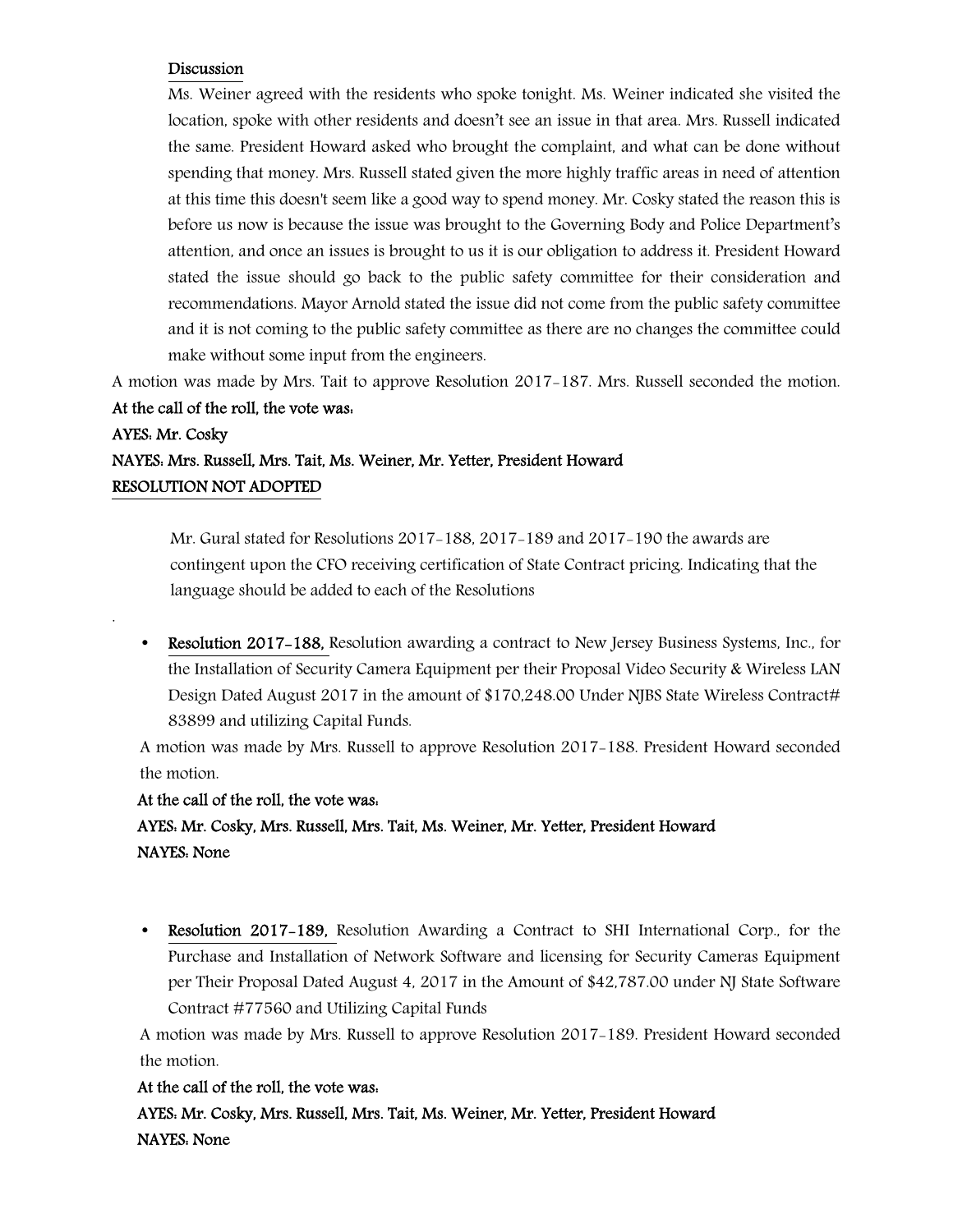• Resolution 2017–190, Resolution Awarding a Contract to Fastenal for the Purchase of Security Camera Equipment per their Quote Expiring September 7, 2017 in the amount of \$94,655.33, Under NJ State Contract TA #79873 and Utilizing Capital Funds

A motion was made by Mrs. Russell to approve Resolution 2017-190. Mr. Yetter seconded the motion.

## At the call of the roll, the vote was:

## AYES: Mr. Cosky, Mrs. Russell, Mrs. Tait, Ms. Weiner, Mr. Yetter, President Howard NAYES: None

• Resolution 2017–191, Resolution Appointing Scott Pearlman as Alternate Contact Person for the BURLCO JIF Employment Practices Liability Attorney Consultation Service

A motion was made by Mrs. Russell to approve Resolution 2017-191. Mr. Cosky seconded the motion.

### At the call of the roll, the vote was:

## AYES: Mr. Cosky, Mrs. Russell, Mrs. Tait, Ms. Weiner, Mr. Yetter, President Howard NAYES: None

• Resolution 2017-192, Resolution Awarding a Contract to CGP&H for Rental Property and Certificate of Occupancy Inspections at the rate of \$125.00 per unit Inspection per their Proposal received August 15, 2017 with an expiration date of December 31<sup>st</sup>, 2017

## Discussion

Mr. Rosenberg inquired if the amount of this contract is in excess of the bid threshold? Mr. Gural stated we do not know the answer specifically, as we do not know the number of inspections that will be done by the end of this year. Mr. Gural also stated the answer could be yes, as the amount could be as high as eight thousand, however it will probably be less than six thousand which is under the bid quote threshold. Mr. Rosenberg indicated it could present a problem, he inquired, and "this is only to the end of year?" Mr. Gural indicated yes and stated it would go out to public bid in late October or November.

A motion was made by President Howard to approve Resolution 2017-192. Mrs. Russell seconded the motion.

### At the call of the roll, the vote was:

 AYES: Mr. Cosky, Mrs. Russell, Mrs. Tait, Ms. Weiner, Mr. Yetter, President Howard NAYES: None

**Resolution 2017–193, Resolution To Amend the Adopted 2017 Capital Budget.**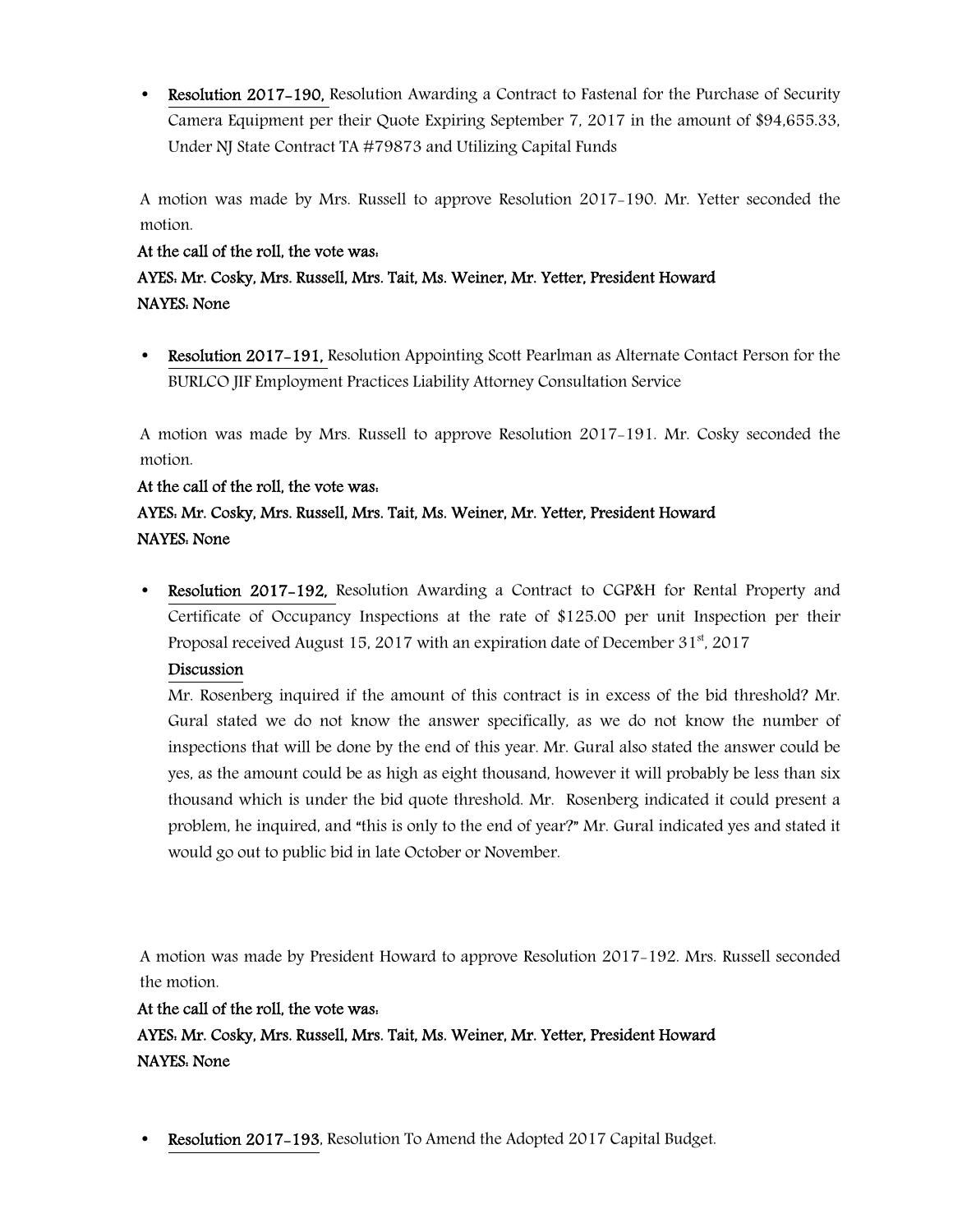A motion was made by Mrs. Russell to approve Resolution 2017-193. President Howard seconded the motion.

### At the call of the roll, the vote was:

## AYES: Mr. Cosky, Mrs. Russell, Mrs. Tait, Ms. Weiner, Mr. Yetter, President Howard NAYES: None

• Resolution 2017–194, Resolution Authorizing and Amendment to the Personnel Policies and Procedures Manual, Donated Leave Program. Donor Eligibility, paragraph number 4, to allow for a combined forty-five (45) days instead of thirty (30) days that a Donor can Donate

A motion was made by Mrs. Russell to approve Resolution 2017-194. Mrs. Tait seconded the motion.

### At the call of the roll, the vote was:

## AYES: Mr. Cosky, Mrs. Russell, Mrs. Tait, Ms. Weiner, Mr. Yetter, President Howard NAYES: None

• Resolution 2017–195, Resolution Authorizing the Payment of Bills for the Month of August 2017 In the Amount of \$1,903,833.75.

### DISSUSSION

Ms. Weiner asked about the purchase of a copy machine in the amount of \$4,900.00.Mr. Gural stated we currently have problems with our long term lease with the copy machine. It was decided that instead of continuing to lease the machine we currently have it would be cheaper if we bought a copy machine, just like the one we have and get out of the lease, thus saving some money.

A motion was made by Mrs. Russell to approve Resolution 2017-195. Mr. Cosky seconded the motion.

### At the call of the roll, the vote was:

## AYES: Mr. Cosky, Mrs. Russell, Mrs. Tait, Ms. Weiner, Mr. Yetter, President Howard NAYES: None

### MOTION TO APPROVE TREASURERS REPORTS

#### July 2017

President Howard made a motion to approve the Treasurer's Reports dated July 2017. Mrs. Tait seconded the motion.

### At the call of the roll:

AYES: Mr. Cosky, Mrs. Russell, Mrs. Tait, Ms. Weiner, Mr. Yetter, President Howard NAYES: None

#### COMMUNITY SPOTLIGHT

Mayor Arnold stated the Town Wide Yard Sale will be held September 23<sup>rd</sup>, 2017, there is no fee and anyone interested should sign up at Boro Hall.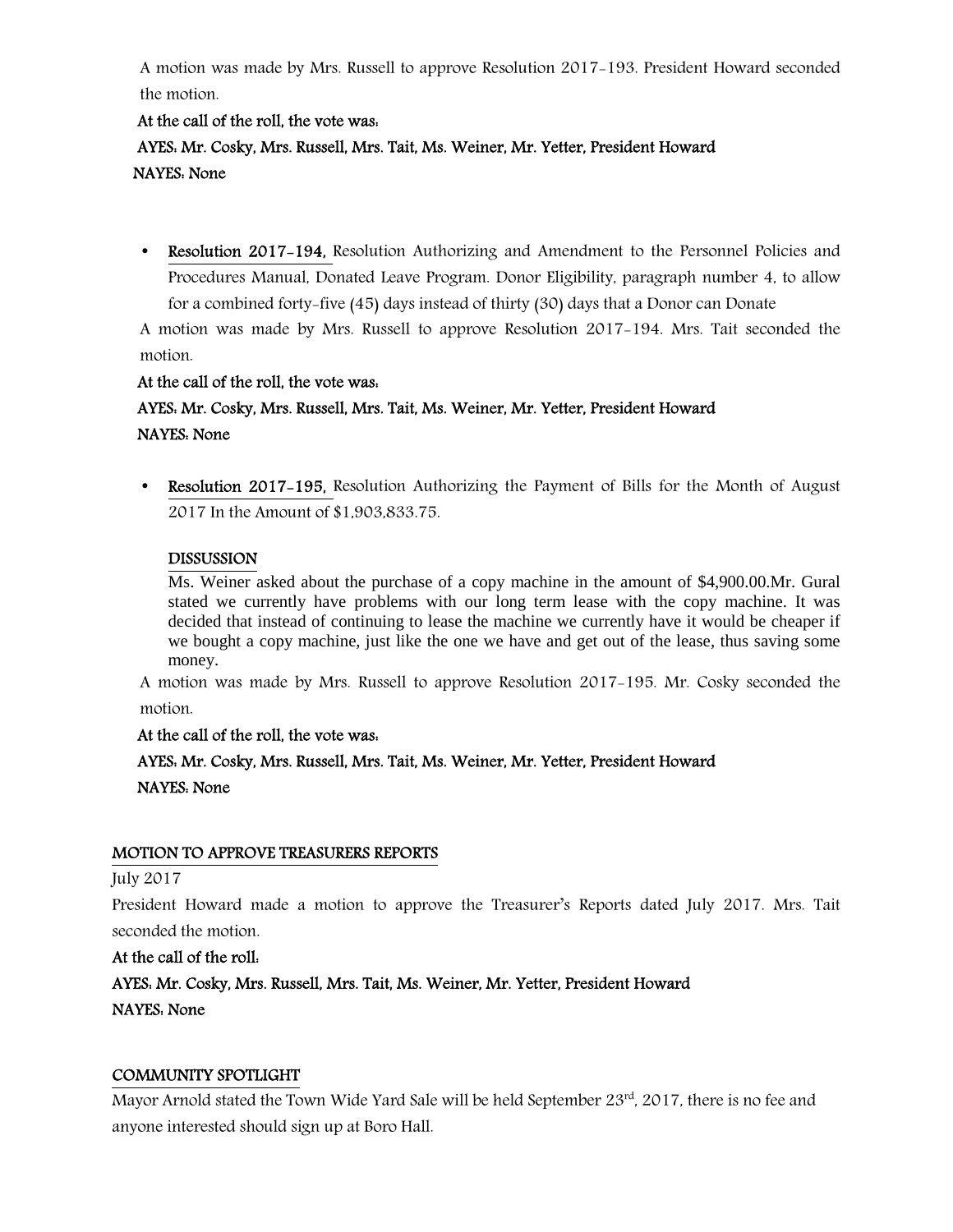Mayor Arnold also notified the public that backpacks will be given away for free on Tuesday August 22<sup>nd</sup>, 2017 at the Band Shell at 7:00 pm. before the Summer Concert.

Mayor Arnold also announced an addition to our Borough Family, Ryan and Cindy Palmer are the proud parents of a baby girl.

Ms. Weiner announced the Palmyra High School Foundation for Education Excellence is hosting a Casino Night at Sacred Heart School on September 9<sup>th</sup>, 2017 at 7:00 tickets are \$60.00.

Mr. Cosky stated the Palmyra Film Festival will be starting movie night this Friday August  $25<sup>th</sup>$ , 2017 at the bandshell. Mr. Cosky indicated the movie will begin at 8:00 pm, and although we cannot advertise the title of the movie well be sure to leave some clues as to the showing on our website.

Mrs. Van Emburgh indicated the Palmyra Band Parents would be having a car wash on Saturday at Legion Field and they also are hosting a fundraiser at Buffalo Wild Wings, if anyone is interested you can contact a Palmyra High School Band parent for a coupon.

#### DISCUSSION ITEMS

### NEW Business

Mr. Gural stated when he was asked by the governing body to come up with a date which would be good for a special meeting to discuss the industrial roadway vacations and or improvements, and the vacant and abandon property ordinances. After much discussion the date that everyone seemed to be able to make was September  $12^{th}$ , 2017 at 6:30 in Boro Hall.

Mr. Gural indicated earlier that there was a potential grant which could help with the costs of the improvements on Temple Blvd. Mr. Gural stated, the governing body has approved the resolution to proceed with the traffic study on Temple Blvd., and this is the grant we could apply for to help with the cost of those improvements.

Mr. Gural indicated he forwarded and email to Mayor and Council regarding the subordination of the mortgage on Block 153.07 lot 1033 which we previously spoke about. Mr. Gural indicated the homeowner chose to refinance and payoff the balance on The Palmyra Housing Rehab Grant, were by we lose the COAH credit, which we will have to replace. Council has the opportunity to save that COAH credit by approving the subordination. Mr. Gural asked Council to waive the requirement of the LTV and authorize the subordination.

Resolution 2017-196 - Authorizing the Subrogation of the Palmyra Housing Rehabilitation Program Loan waiving the 80% LTV Requirement and Granting the Owner of Block 153.07 Lot 1033 the subordination requested also authorizing the Mayor and or her designee the authority to execute any necessary documents on behalf of the Palmyra Housing Rehabilitation Program/ Borough of Palmyra.

Mrs. Tait made a motion to approve Resolution 2017-196. Mrs. Russell seconded the motion. At the call of the roll: AYES: Mr. Cosky, Mrs. Russell, Mrs. Tait, Ms. Weiner, Mr. Yetter, President Howard NAYES: None

Mayor Arnold indicated she had the quotes in however was still waiting for quotes for preparation of the wall and the final design for the Mural at Tony's Barbershop. Mrs. Weiner asked will we have opportunity to see what the mural looks like before it goes up. Mayor Arnold indicated yes. Mrs. Russell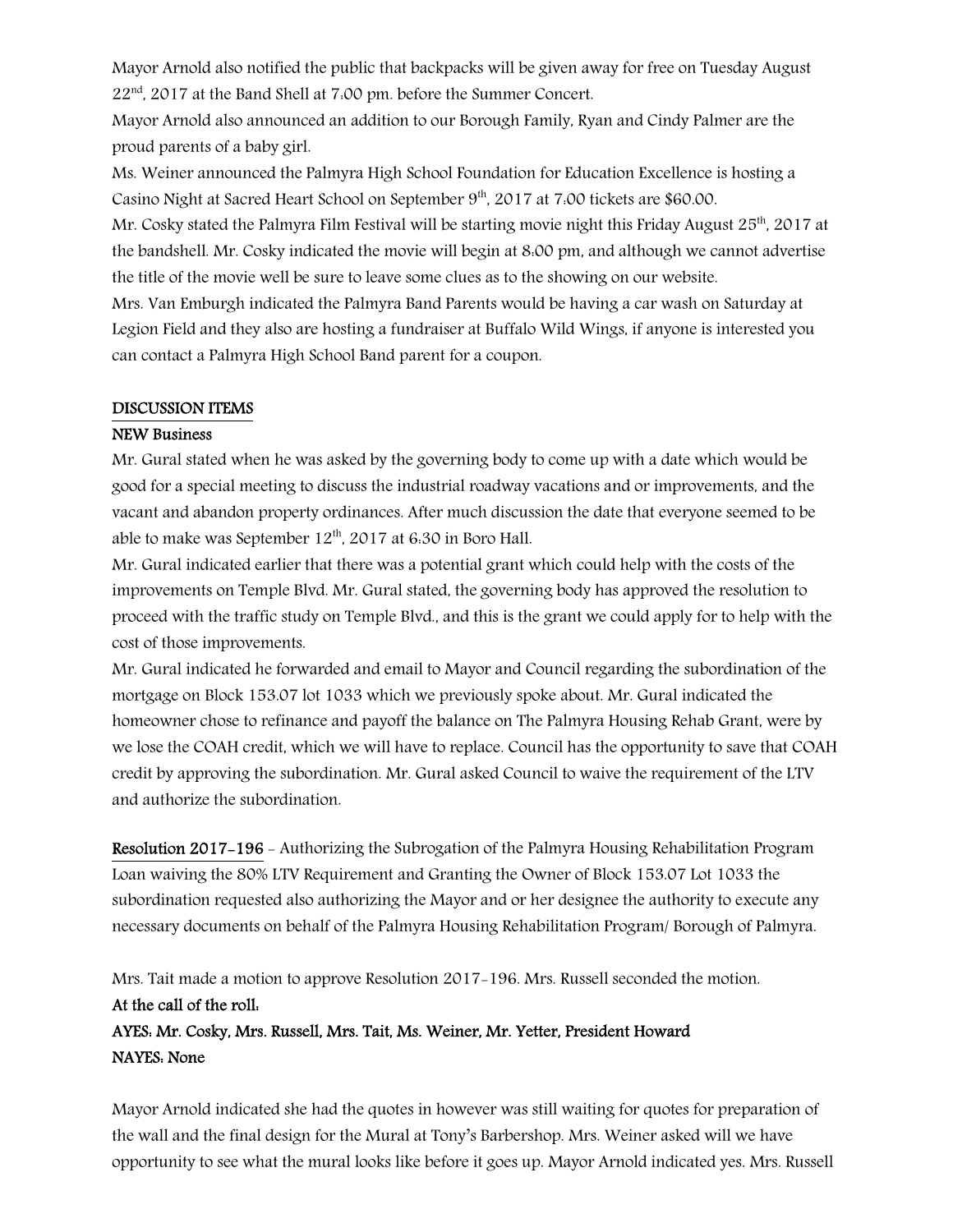inquired which committee the project was falling under, as Council should decide what is going on the wall not just on person. Additional discussion was had regarding the mural and the contract with Tony's Barbershop.

Mr. Rosenberg indicated he would give a brief report on the Fillit mediation and trial in executive session.

Mr. Gural indicated Rice notices had again been given to Chief Pearlman and Lt. Campbell which they have indicated they would like to have discussed in/at the regular meeting.

Chief Pearlman indicated they were back because Council indicated they wanted to have additional conversation regarding salary increases and the resolution for salary increases had been pulled from the agenda at a prior meeting. Mrs. Russell indicated she asked to have that resolution pulled from the agenda as she was concerned with the amount requested and the timing of the request. Mrs. Russell stated she would like to propose that this wait until the 2018 budget process. Mrs. Russell also indicated there was a lot of conversations in the prior two meetings, the first being two and a half hours in executive session, and she felt "forced into making a straw vote, without the information, without the time to think". Mrs. Russell stated when we are talking about raises, were are talking about monies that were not budgeted and it opens up the door for others to come and request a raise as also. Mrs. Russell indicated after some research on the subject and this being right at the time of negotiations with the Police Contract, she did not feel at this time that this was the time to move forward with this. Mr. Cosky asked Chief Pearlman to explain if this would have any impact on his current budget. Chief Pearlman indicated it would not because the cost can be absorbed into the current budget without exceeding the budget. Mr. Cosky also asked Chief Pearlman if he and the Lieutenant were part of the current police contract negotiations. Chief Pearlman indicated neither he nor the Lieutenant were part of those negotiations, they are separate from the police contract. Mrs. Tait asked there is that much money available in the current budget. Chief Pearlman indicated yes, because of the time of year from now thru December were are talking about maybe \$8,000.00 for this year. Mrs. Russell stated, but going into next year were are talking about a significant amount of money. Mrs. Russell stated again she disagreed with this being done at this time and it should wait until budget time next year. Mr. Gural indicated the budget process starts in October with Department heads issued a status report and asking them to begin thinking about what things they need for the upcoming year and continues into February moving towards the end March. Mr. Gural indicated that there was a conversation back in 2012 regarding potential increases for the Chief and Lieutenant positions however it has never materialized. Mrs. Russell stated it opens the door for every employee of the Borough to come before us and request a raise. Mrs. Russell also stated that if the public safety committee had conversations about this in the past but did not bring it to council, those conversations are things she had no knowledge of and she can only make decisions regarding what is currently before her. Mr. Yetter stated he believed circumstance changed, his Chief's budget changed and there is more money available in his budget that was not anticipated. President Howard stated this is something which should be handled at budget time. Mrs. Russell asked Mr. Rosenberg if granting this would set a precedence. Mr. Rosenberg indicated this is solely a decision of the governing body, the only concern is; is there significant funds in the budget to handle the request and does council wish to do it. Mrs. Tait stated that if everyone decided they want an increase they would have to come separately, as these have and request it and were would have the opportunity to look at each request based upon the merit and give or not. Mr. Rosenberg indicated yes.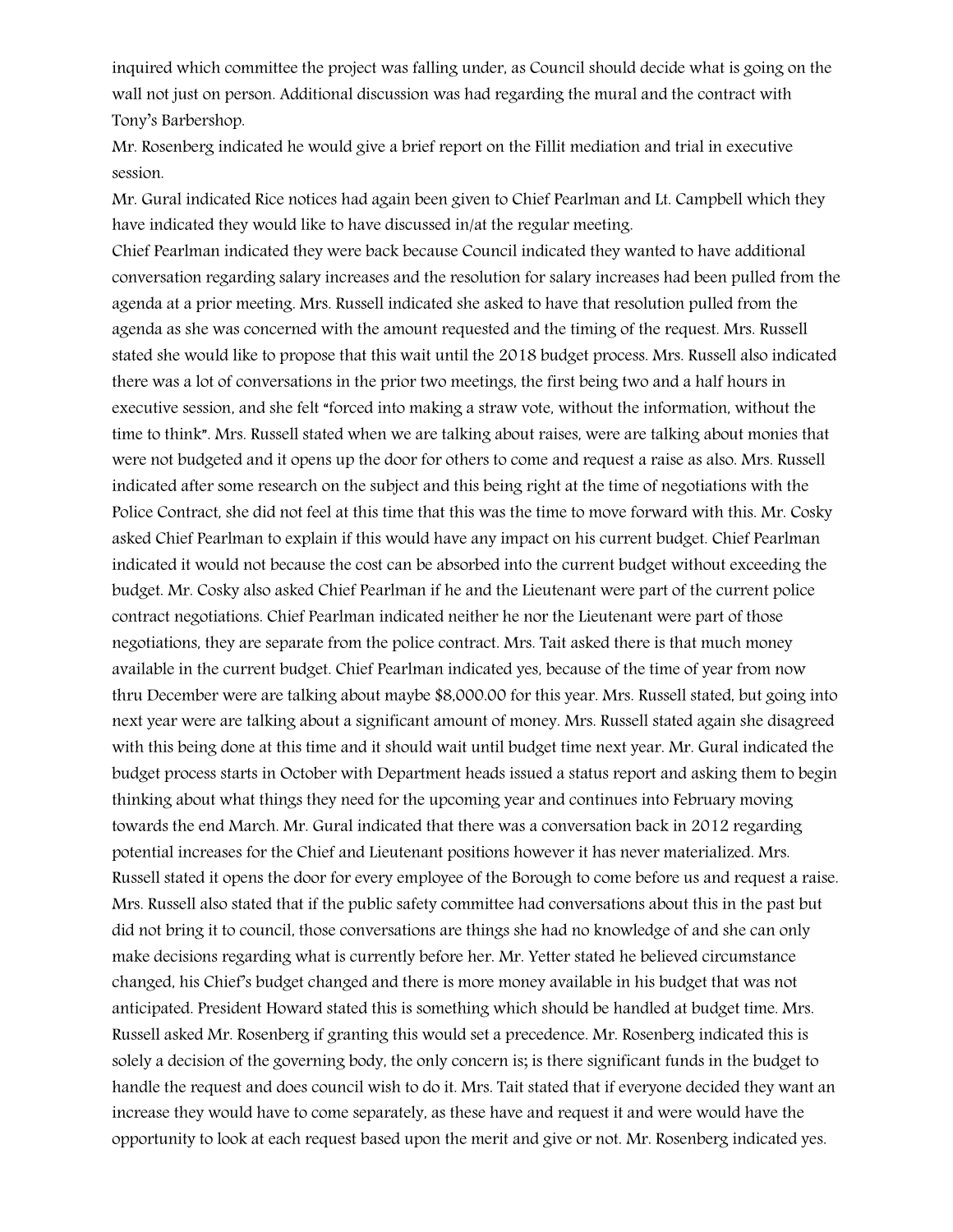Mr. Rosenberg explained that the only collective bargaining unit that the borough has is the police, they have a contract that is negotiated, which excluded the Chief of Police and the Lieutenant. Mr. Rosenberg explained this is purely a business decision which needs to be made by council. Mayor Arnold indicated she had some input. Mrs. Russell asked the Mayor to refrain from making any comments as she was part of the public safety committee meeting which did not present the information to council until we were at closed session, and her opinion does not count in this. Mayor Arnold asked Mr. Rosenberg if she could speak to this matter regarding the number which were presented. Mr. Rosenberg stated yes. Mayor Arnold stated first, the Chief did come to the public safety committee and present his request for raises for both positions and he did present the committee with an outline of what other people in those positions are making in similar municipalities within the State of New Jersey. Mayor Arnold indicated, since this has to do with specific employees and their salaries and positions were are not permitted to discuss those particulars any further as a body until both employees had been RICE noticed. Mayor Arnold then read the salaries of various Chiefs of Police and Lieutenants in the surrounding communities. Mayor Arnold stated that Borough Council spent two and a half hours in closed session talking about the increases, the terms and conditions as it relates to the CBA negotiations, and council reached a tentative agreement. That agreement or proposal to the Chief and the Lieutenant which council derived was \$122,000.00 for the Chief and the Lieutenant was \$107,000.00; it was broken out as \$115,000.00 as of September 2017 going to \$122,000.00 January 1st, 2018 for the Chief and as of September \$104,000.00 to the Lieutenant going to \$107,000.00 on January  $1<sup>st</sup>$  2018. This also included an agreement of them not taking the across the board increase 2%, when CBA negotiates its contract. Mayor Arnold indicated the Council proposed raises amount to \$2,175.00 for the Chief Pearlman and \$956.00 for Lieutenant Campbell for the remainder of this year. Mrs. Russell asked the Chief if Council was expected to give every department head a raise of \$11,000.00 next year. Chief Pearlman indicated he could not speak for any other department head and had no idea of what they make, she was speaking with council regarding himself and the Lieutenant no one else. Chief Pearlman indicated the problem is the difference between a Sergeants salary and the Lieutenants is next to nothing, by the time you add shift differential and comp time; he would just like to put some separation between the Sergeants salaries and the Lieutenant's. There was a lot of additional discussion regarding the salaries and the timing of the request. Mrs. Russell indicated as an educator she to works from the first day of school to the last day of school and answers emails and other things at night, "I'm not off duty". Chief Pearlman stated he takes offence to any of his officers and/or himself be compared to a teacher; we do not get all summer off, every holiday off and we work on weekends. Mr. Yetter stated it's not a budget buster, the money is there, and we deal with each request as it comes to us. Mr. Cosky indicated there is no precedence, we have to deal with each request separately as they all come from different situations. Much more discussion was had regarding the request. Mrs. Tait indicated she would be abstaining from the vote as she missed the two and a half hour executive session discussion. Mr. Yetter stated it was much of what you heard here tonight. Mayor Arnold indicated there was an agreement of what Council was willing to give for raises which Mr. Gural would go back and present to the Chief and Lieutenant regarding the potential raises. Mayor Arnold indicated there were three weeks between that meeting and the time the resolution appeared on the agenda for consideration, if there was question or additional information needed, that was the time to question and or negotiate a different deal.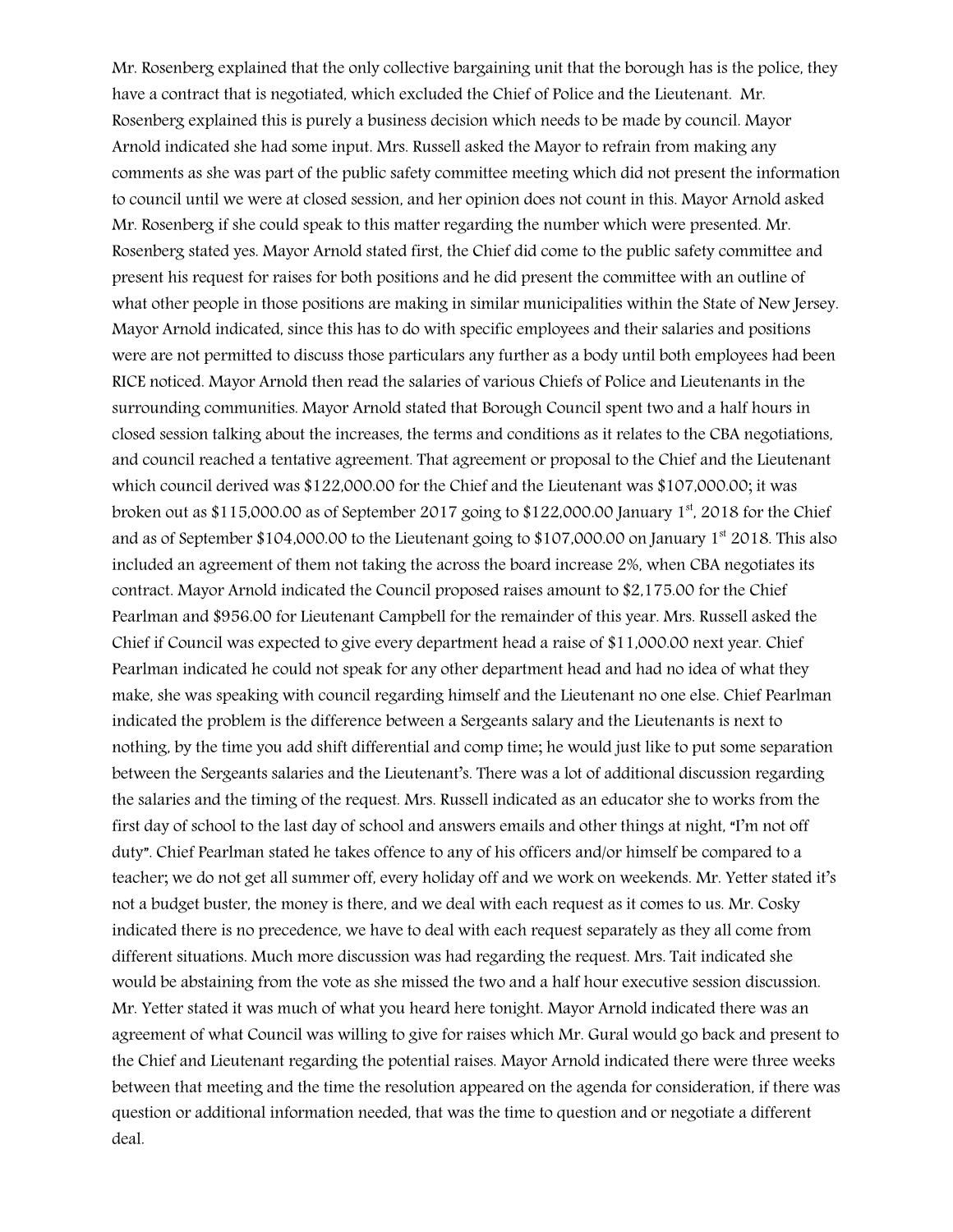After some additional discussion Mayor Arnold asked for a motion to approve Resolution 2017-173 pulled from the agenda and tabled at the August  $7<sup>th</sup>$ , 2017 meeting.

Resolution 2017-173 Resolution Authorizing Increases in Salary for the Chief of Police Scott Pearlman to \$115,000.00 Effective September  $1<sup>st</sup>$ , 2017 and to \$122,000.00 effective January  $1<sup>st</sup>$ , 2018 and for Lieutenant of Police Meghan Campbell to  $$104,000.00$  effective September 1<sup>st</sup>, 2017 and to \$107,000.00 effective January 1<sup>st</sup>, 2018.

Mr. Yetter made a motion to approve Resolution 2017-173. President Howard seconded the motion.

## At the call of the roll: AYES: Mr. Cosky, Mr. Yetter

# NAYES: Mrs. Russell, Mrs. Weiner, President Howard Abstain: Mrs. Tait

Comments: Ms. Weiner stated "she was not prepared to make a decision right now, I will tell you that the meeting we had was very uncomfortable, and there were ways to share some of the information without going into detail... I did not like the two and a half hour meeting and I was not comfortable with coming to a conclusion that evening…there were ways to continue the discussion, we just would have had to RICE Notice again, which to me would have been fine, I also feel like I'm being a little pressured so for now I'm going to say no… but I certainly would like to bring this up again."

## Motion FAILED – RESOLUTION 2017-173 NOT APPROVED

### ADMINISTRATOR REPORT

Mr. Gural stated as previously indicated the Temple Blvd paving were presented and Chief Pearlman and Mr. Gural met with the Burlington County Bridge Commission last week and they are open to helping pay for the improvements to Temple Blvd.

\*\*It should be noted Mayor Arnold left dais and room at 9:13 PM and returned at 9:16 pm.

Mr. Gural reminded Council that the New Jersey League of Municipalities Convention is November  $14<sup>th</sup>$ thru  $16<sup>th</sup>$ , 2017 and payment must be made so please let Rita know if you will be attending. Mr. Gural indicated the trash and solid waste collection schedule magnet will be an enclosure in the sewer bills which are going out the first week of September. Ms. Weiner asked if changes could be made. Mr. Gural indicated it was too late.

Mr. Gural stated he was asked to forward all plan designs for the Grove/Park and supporting documentation to council, which was done, however we have yet to hear regarding the disposition of the application.

Mr. Gural indicated Mr. Rosenberg's letter to PSE&G had a positive effect and they have agreed to meet with us after Labor Day and address some of our issues of concern. Additionally they have agreed to suspend trimming of the tress until after we have met.

Mr. Gural indicated PSE&G has increased the lighting intensity of lights in and around W. 6<sup>th</sup> Street and Vine and Race Streets in light of the recent events.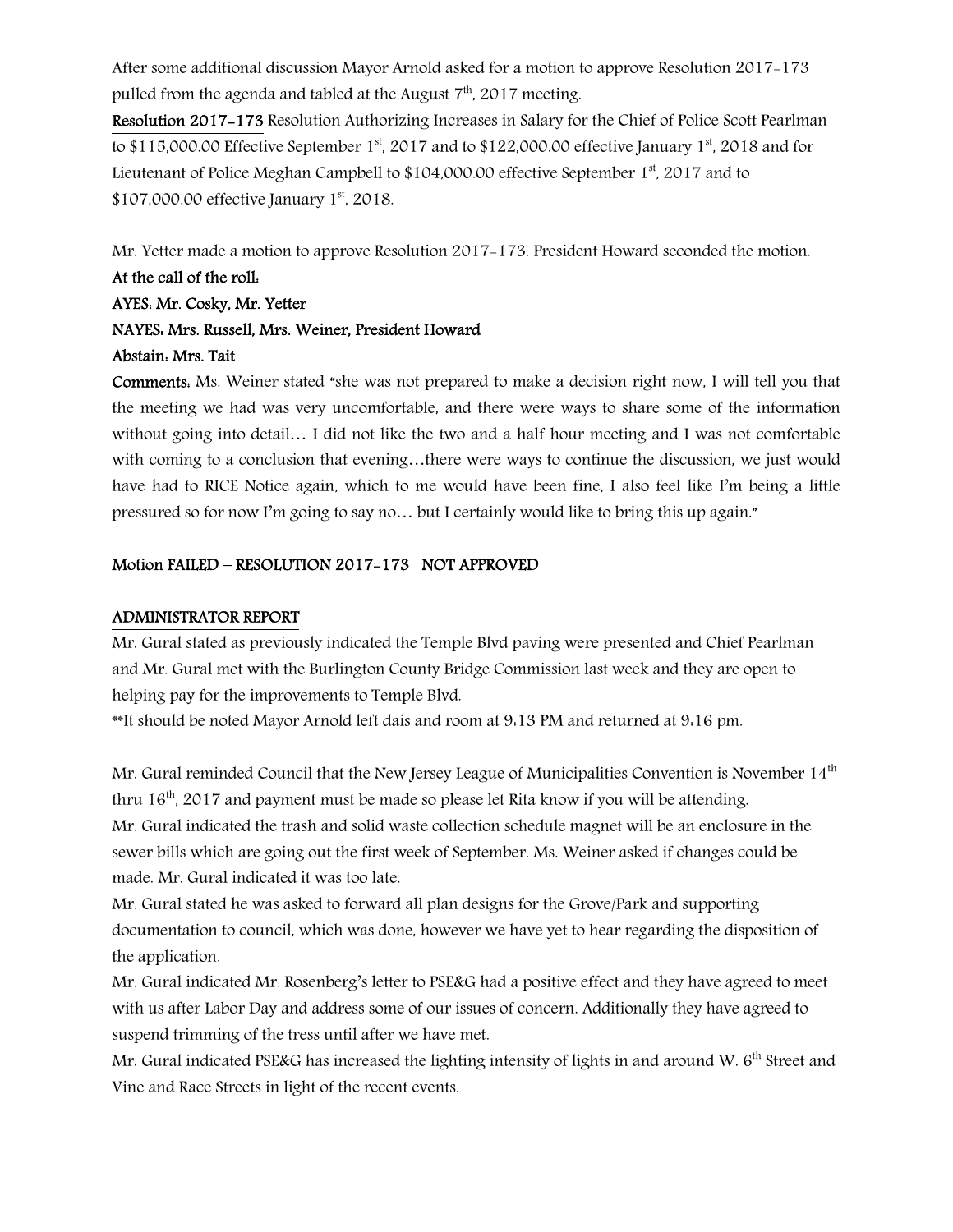Mr. Gural also noted we are again up for the Master Plan review, and the Land Use Board has the information and will be moving forward with public meetings soon. Any suggestions must be to Mr. Gural by September  $1<sup>st</sup>$ , 2017.

Mr. Gural stated the No littering/ Recycling Signs previously order by the Chief and in, we are waiting for the new receptacles recently order by Mr. Haines and as soon as they are in they will be installed in the parks. Mr. Gural noted, this is being paid for with Green Communities Grant funds so the Borough has no out of pocket expenses.

Mr. Gural indicated the Website and Calendars have been updated.

#### COMMITTEE REPORTS

Councilmen Yetter – Public Works and Sewer - Mr. Yetter indicated the Public Works Committee met earlier tonight. Mr. Haines is looking into resident complaints regarding sludge trucks coming in really early in the morning, additionally Mr. Haines is working on a street sweeping schedule however Broad Street if completed every Friday before 7:00 am. Public works will be installing the new stop signs which have been marked out and Public Works will be holding a safety class in preparing for getting our hot roller road repair equipment. Mr. Yetter also indicated the Green Team will be meeting next week.

Councilwoman Russell – School Board/ Shade Tree Committee Liaison – Mrs. Russell notified Council the Valerie Still was appointed as district public information Officer for the 2017-2018 school year.

\*\* Noted Councilwomen Tait Left the meeting at 9:23pm, as she is not feeling well.

Mrs. Russell also inquired as to when the student rep would be back with council. Mrs. Russell indicated Mr. McBride had forwarded the information regarding the requirements for the student representative to council and was wondering when we would be getting that student back in place. Mayor Arnold indicated she and the superintendent have been working on it and she is hope they will be back soon. Mrs. Russell also indicated the Shade Tree Committee has not met but various things have been covered throughout the meeting.

Councilwoman Weiner – Business & Community Development, Administration & Finance – Ms. Weiner stated the Farmers Market has been going very well and just won a photo contest with Jersey Fresh, photo with your favorite farmer. Ms. Weiner stated Rita's Angels were present at the community table and raised over \$400.00 for research for leukemia and lymphoma. Ms. Weiner indicated because there have been so many requests to continue the Farmers Market, it has been decided that it will be extended until the end of September. The business and community development committee still focusing on outdoor seating. Ms. Weiner also indicated the Finance committee met last week and decided to meet every Friday before council meetings to go over the bill list, additionally they have asked the Administrator and the CFO to join them at those meetings.

Ms. Weiner stated some questionable purchases have been made and as chair of the Finance Committee she would like to put a motion on the floor that says all expenditures requested by council and or any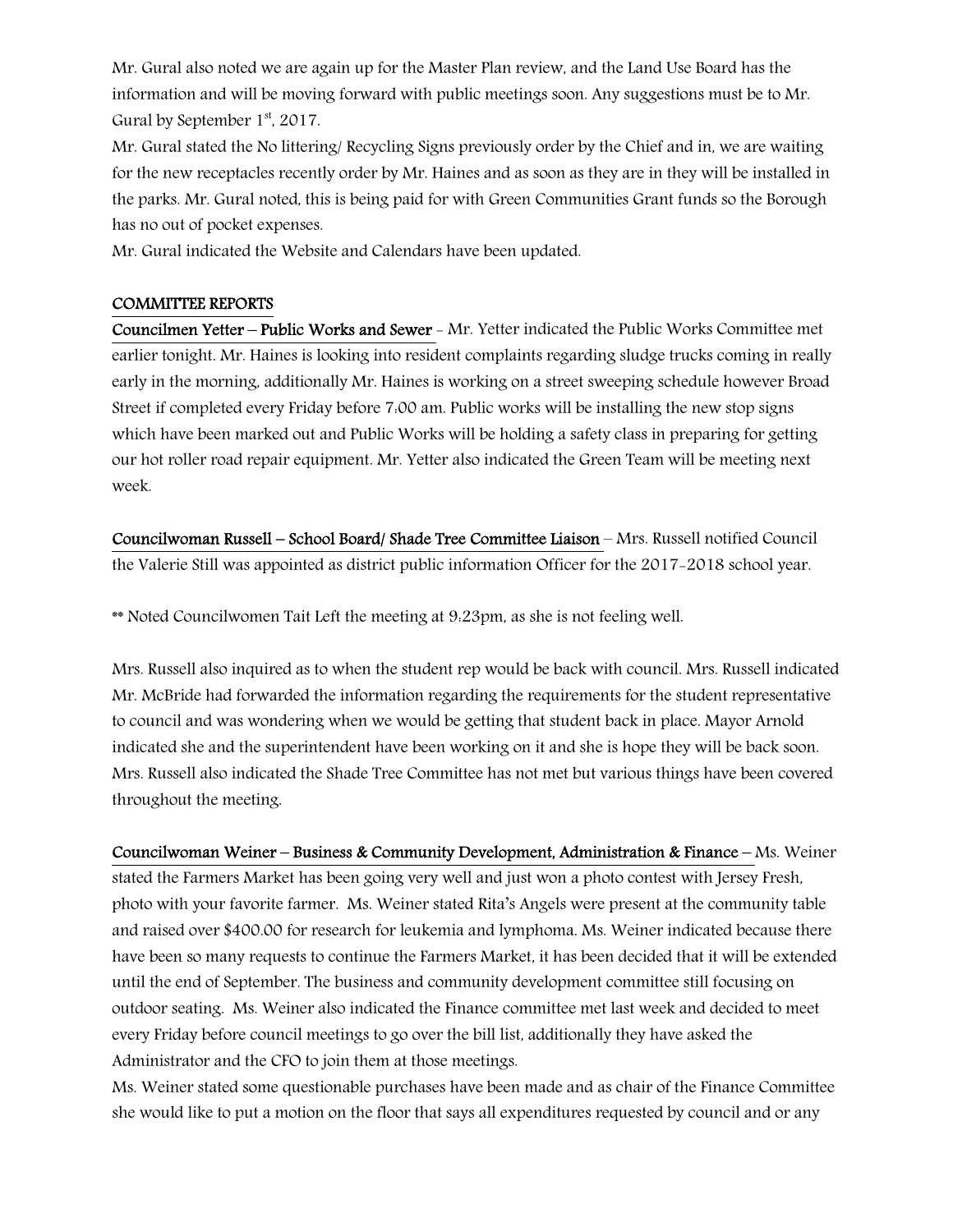unusual or out of the ordinary expenditures come to the Finance Committee for approval before that purchase is made. Mrs. Russell seconded the motion.

Mayor Arnold indicated in her opinion that is usurping the authority of the Administrator, and does not feel as though the finance committee should be involved in every purchase request, what if the request falls under the authority of another committee, would then the other committee have to come to the finance committee for approval. Mr. Cosky indicated he felt that if it was just before the committee how the committee would be able to share that information with the governing body. Mr. Cosky indicated he felt it will just slow down the day to day operations of the Borough. President Howard stated that council does not always know what monies are being spent by the Mayor and or Administrator or who is requesting various different things. Mayor Arnold stated all expenditures are on the bill list which we get a copy of and approve every month. Additional discussion was had regarding this resolution. Mr. Rosenberg stated the administrator has discretion to make certain expenditures up to an approved amount and agree with Mr. Cosky, the administrative committee does not have the power to pass upon it only the governing body. Mr. Rosenberg stated he thinks that what the finance committee is trying to establish is a threshold amount that needs to go before the governing body before it can be spent. Ms. Weiner stated it is not the amount of the purchase. Mr. Gural stated he did not feel like a threshold would work well as expenditures are made from five dollars to thousands of dollars, and feel like his best discretion is used when authorizing those purchases. Mr. Gural indicated most purchases are routine and things which council has discussed, however there are things which department heads need or require on a daily basis which just cannot wait for a finance committee to meet. Mr. Gural indicated he needs the ability to operate on a daily basis. Additional discussion was had. Mr. Gural asked if there could be some additional discussion at the upcoming Finance Committee Meeting. Ms. Weiner agreed and indicated she would withdraw her motion and Mrs. Russell withdrew her second of that motion.

Councilmen Cosky – Construction – Mr. Cosky indicated the construction committee had a meeting and we discussed a number of issues. Mrs. Kilmer has been very busy with various situations, however Mr. Cosky indicated when you have a question regarding a project check with Mrs. Kilmer first so that you have the correct information before proceeding with you project and know what is required before you enter into a project.

President Howard – Parks and Playgrounds – President Howard indicated that there was nothing for parks and playgrounds as their next meeting will be held in September. Mr. Howard inquired if the new community center scheduling coordinator had started. Mr. Gural indicated yes and we will be seeking out the other two assistants.

Mayor Arnold – Mayor Arnold asked President Howard to send her the information for the newsletter so that the Communication Committee could schedule a meeting to finalize the newsletter. President Howard indicated he would. Mayor Arnold stated the negotiations with the PBA will begin on September 22<sup>nd</sup>, 2017. Mayor Arnold indicated she attended the Palmyra Harbour Condo Association meeting, there is a new Board and there is a lot going on down there, they have one more rental unit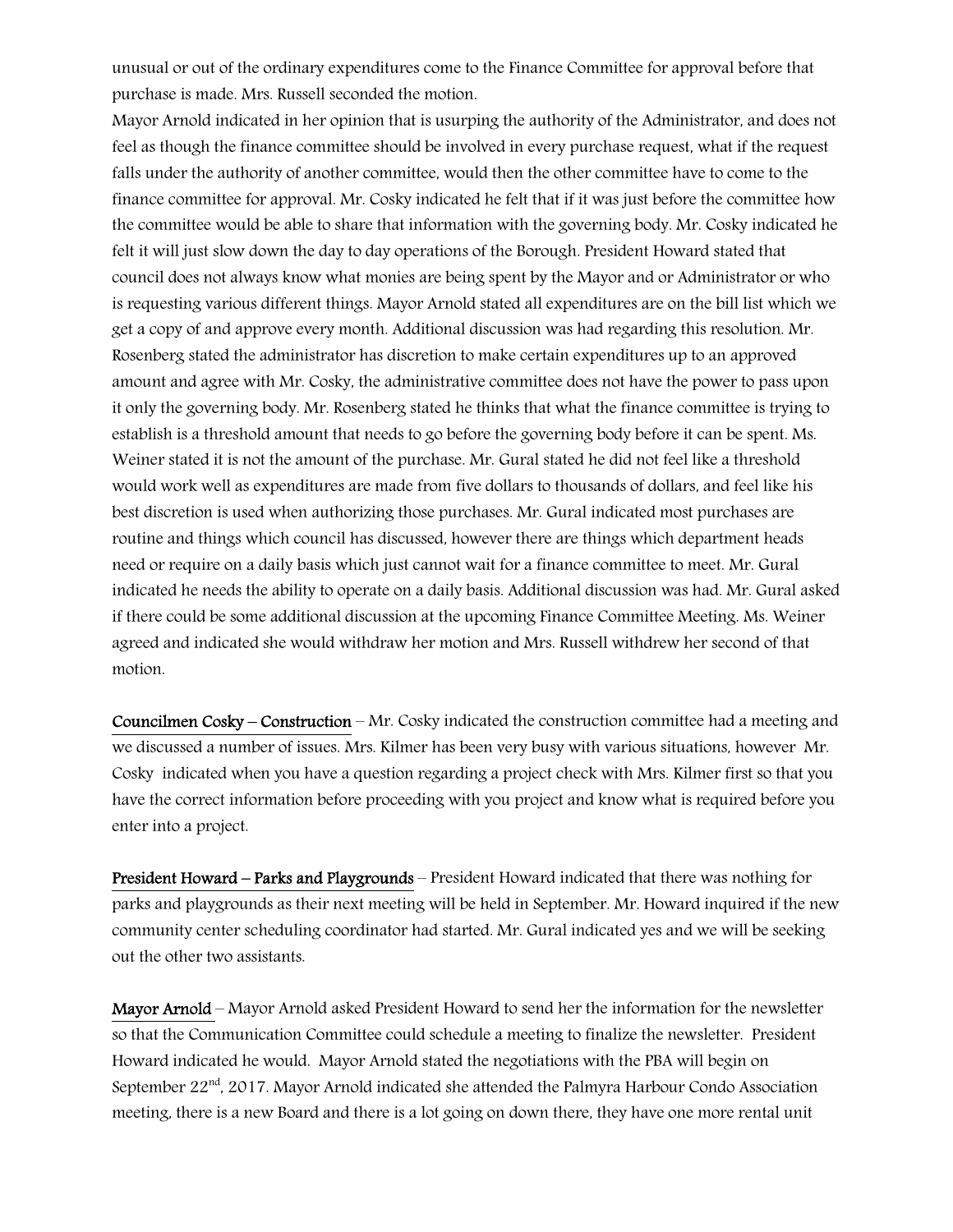available and are keeping the pool open to the end of September. Mayor Arnold also noted they are planning a trip to Longwood Gardens and they have been notified about of Town Wide Yard Sale. Mayor Arnold also noted everyone should have received the Monthly Police Report in their packet. It should be noted there are a lot more miles of patrol by the officers also more traffic summons and warnings are being issued.

PUBLIC COMMENT Please sign in at the podium and state your name and address for the record. Council will give all comments appropriate consideration. Each citizen will be allotted up to five (5) minutes to speak, in order to allow everyone an opportunity to ask questions and express their opinions or concerns. Please direct all comments to the Mayor. Each citizen may only speak once during each public portion.

Mrs. Russell made a motion to open the public portion. Mr. Cosky second the motion.

#### At the call of the roll:

#### All voted in favor of the motion

Mr. Adams – Temple Blvd – Mr. Adams indicated on August  $1<sup>st</sup>$  we got a lot of rain and yes it flooded. Mr. Adams indicated we are accustom to seeing it flood curb to curb however this time it was door step to door step. Mr. Adams indicated some people tried to navigate the street by passing up on peoples lawns, it didn't work well as they just got stuck. Mr. Adams stated the reason he brought this up is because there wound up being about six officers down there trying to handle this problem, they were knee high in water trying to clean out the culverts, that's realty extraordinary service. Mr. Adams indicated the department has been placing an unmanned vehicle on the street and it really does slow down the speeders. Mr. Adams thanked council and the police department for listening to and addressing the problems down on Temple Blvd. Mr. Adams asked if the motion to give the Police Chief and the Lieutenant raises passed or failed. Mayor Arnold indicated it failed. Mr. Adams stated that if you don't start taking care of your people they will just go someplace else, you should reconsider your decision tonight.

Mr. Weber – Cinnaminson Avenue – Mr. Weber asked if we still have a borough form of government. Mayor Arnold indicated yes. Mr. Weber stated, as such we have a weak mayor form of government; the Mayor is a defector member of every committee but should not be the chair of any committee. Mr. Weber went on to explain how this type of government works, additionally Mr. Weber stated this council should be ashamed of themselves. Mr. Weber noted that if a council person misses a meeting it is their responsibility to get the information from the meeting they missed so they can make a decision regarding any matter which has been presented before the council, additionally to have the Chief and Lieutenant stand before you and for you to indicate you are unable to make a decision is horrendous. Mr. Weber stated the budget is a guideline to work from, and if the Chief was told long ago that he should get this raise and he still has not gotten it…. shame on you!

Mr. Norcross – Temple Blyd - Mr. Norcross asked where did the name the grove park came from for the park/bandshell right next to this building. Mr. Norcross stated it is the Lawrence Beatty Park. .Mr.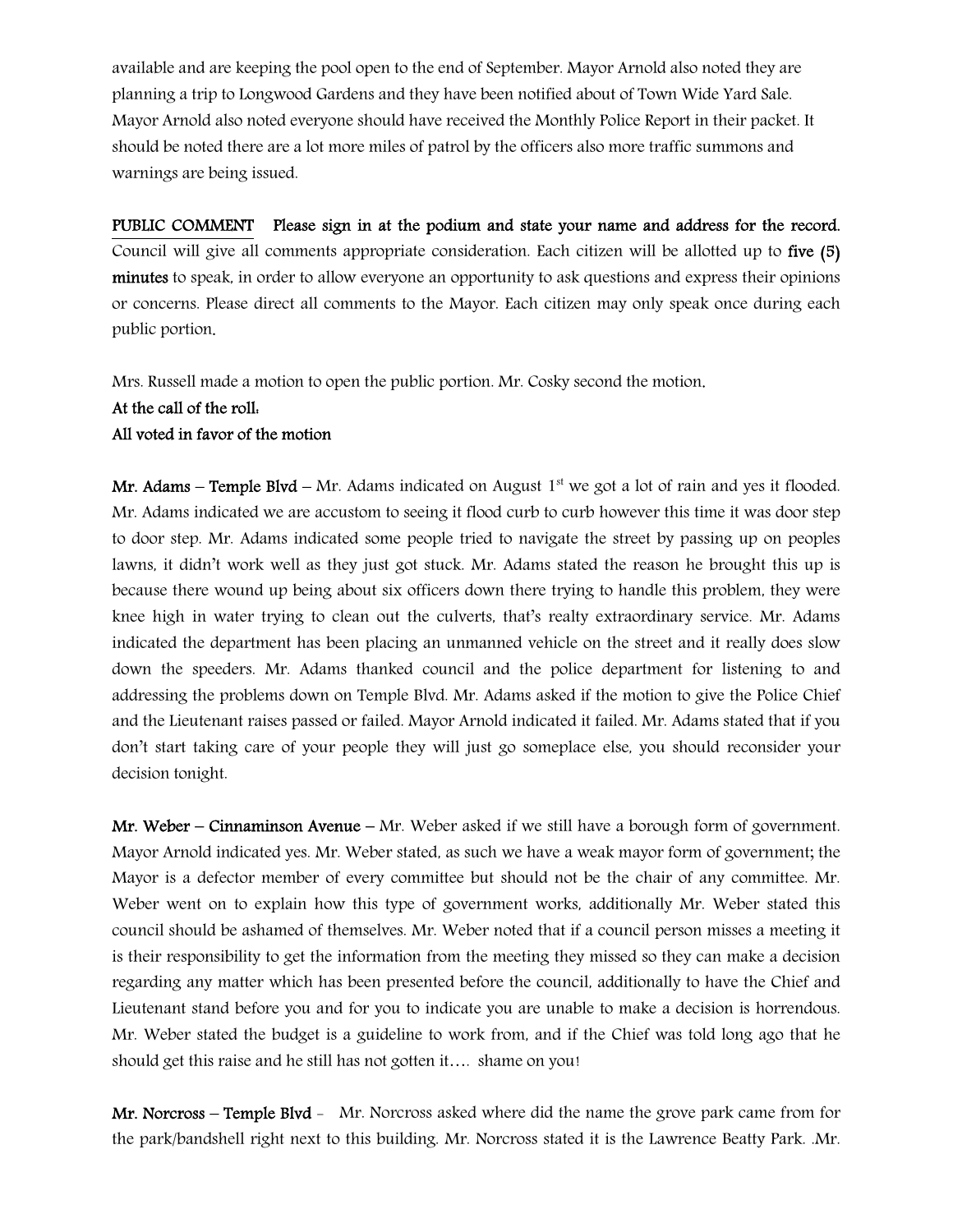Gural indicated the bandshell was actually named after Mr. Lawrence Beatty and another firefighter Mr. Redman who was killed in the line of duty, the grove is a casual name that has just developed over time. Mr. Norcross stated he was embarrassed that the Chief did not receive the requested raise. Mr. Howard indicated you have a Chief that has not exceeded his budget and he has the money in his budget for the requested raise. Mr. Norcross stated tonight council made a big mistake, you took it personal and you took party lines. Mr. Norcross stated there used to be a sign that indicated, Palmyra trucks Rt. 73 South to overpass and use River Road, once a truck has made the turn into Palmyra on Souder Street he is stuck he can only go on Market Street or Temple Blvd., the sign needs to go back up. Mayor Arnold indicated that is one of the signs that is being replaced. Mr. Norcross stated arguing on council needs to stop, you sound like little children, you need to work it out before you come to this table you are supposed to be looking out for the best interest of the residents of this town, not yourselves or parties. Lastly Mr. Norcross noted "he understands thru the grapevine that we have a member of council does not live in this town."

Ms. Cheltham – 112 Cinnaminson Avenue – Ms. Cheltham stated that she could not believe that council would hold this discussion regarding the Chief of Police and Lieutenant and their positions and salaries in a public forum, additionally to compare a teacher and or business person to a police officer, you don't put your life on the line every day. Ms. Cheltham stated the Chief and Lieutenant are under paid. As a resident I feel so sorry for the Chief and Lieutenant to have to sit here and listen to their jobs being compared to that of a teacher and or business person. Mayor Arnold indicated the Chief and Lieutenant requested to have this heard in open session, it was first heard in closed session however this time they chose to have it heard in open session.

Mrs. Washington- Legion Avenue – Mrs. Washington inquired about the Homeowner's Association liaison. If you sit on that committee you actually know what properties in town are being sold? Mayor Arnold indicated there are several different Homeowner/ Condo Associations within the Borough, for example there is, Riverfront, Palmyra Harbour, Willow Shores and River Villas. Mrs. Washington stated there is a property across the street from her home which she noticed was for sale, Michelle you are the listing agent on that property. Mayor Arnold asked what address is it. Mrs. Washington indicated it was 400 Legion Avenues and she wondered was it not a conflict of interest for you to know all the properties that are up for sale and you are on the committee. Mayor Arnold stated the Homeowner's Association liaison has nothing to do with private residences, and all properties up for sale are public record.

No one from the public wishing to be heard, Mr.Yetter made a motion to close the public portion. Mr. Cosky second the motion.

At the call of the roll: All voted in favor of the motion

### MAYOR AND COUNCIL COMMENTS

Councilmen Yetter - Mr. Yetter reminded everyone to come out for the Summer Concert tomorrow featuring the Billy Walton Band and we will be handing out free back packs. Mr. Yetter also noted he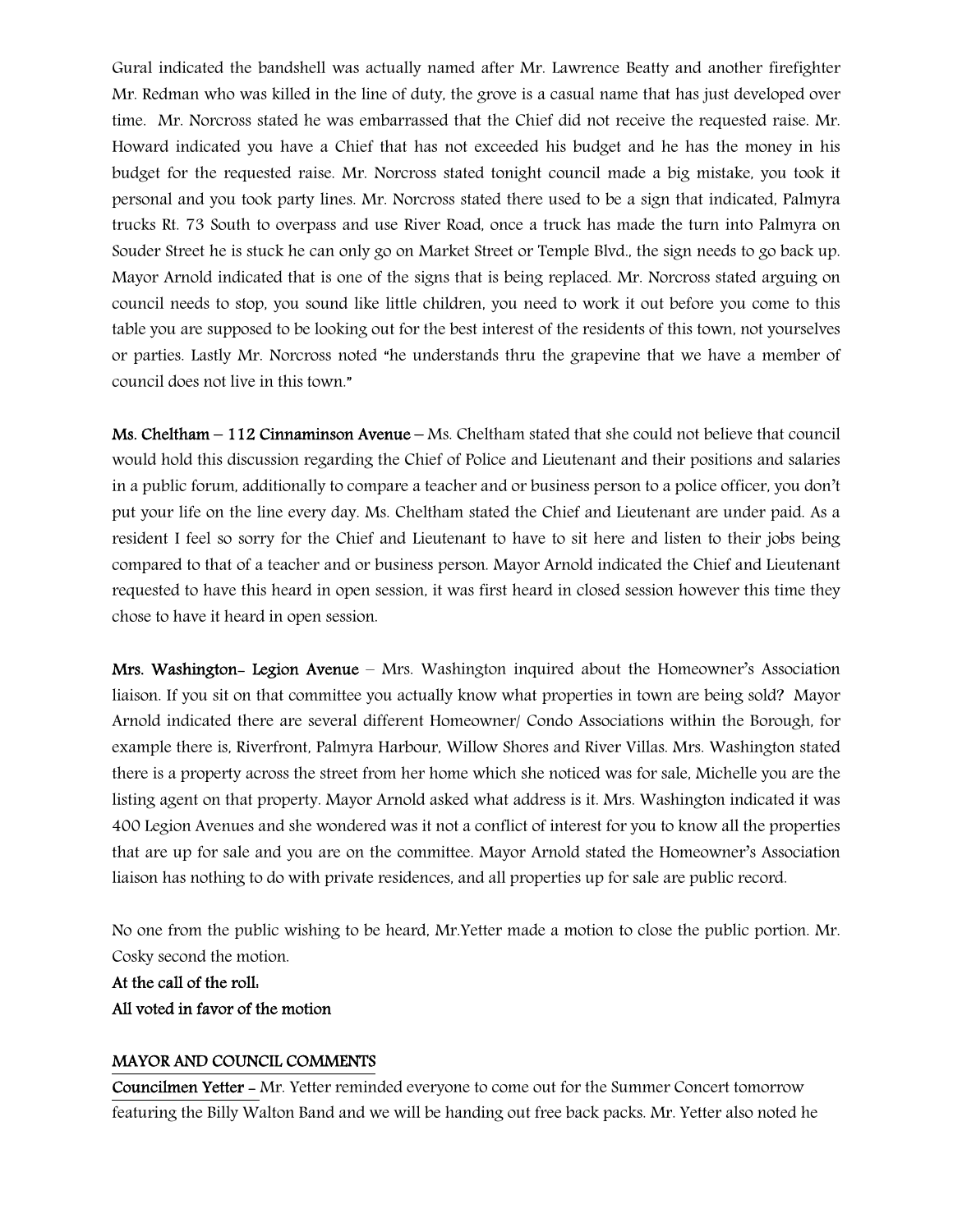will be happy if we can get some relief for the people on Temple Blvd in regarding to the speeders and truck traffic.

### Councilwoman Russell - no comments

Councilwoman Weiner – Ms. Weiner stated that a gentleman in the audience spoke about the type of government we are and something about the Mayor not being on Committees. Ms. Weiner asked Mr. Rosenberg if he could clarify that. Mr. Rosenberg explained when he first started as a solicitor council committees were only comprised of only council people. Mr. Rosenberg stated they are only a couple of committees that are referred to in the statutes, one of them being the Public Safety Committee. Palmyra has many committees which have evolved over a period of time. Council can allow anyone which council wants to serve on committees, because the committees have no power, they can only recommend. This came about as council allowed the Mayor to be an ex-official member of its council committees. Mr. Rosenberg reminded council that this was discussed this earlier in the year and council allowed the Mayor to be a part of some or all of those committees. Mr. Rosenberg stated it is solely the power of council to determine who can be a member of council's committees, council has the power to limit its committees to council members only. Mr. Rosenberg further noted the Mayor has distinct powers, she can break ties, she is responsible for the order and conduct of the meeting and she is the Chief Executive Officer of the Borough. Mr. Rosenberg also stated the Mayor is free to take whatever action she wants to without consulting council, she does not have to participate nor does she have to consider any of the council's recommendations, she exercises her power by her veto, she can veto any legislation she wants to.

Councilmen Cosky – Mr. Cosky indicated the Film Festival will begin next Friday at the Bandshell and thank everyone for coming out and voicing their opinions.

President Howard – President Howard thanked everyone for coming out from Temple Blvd. Mr. Howard stated in his two and a half years on Council Chief Pearlman has not requested a raise at budget time or any other time. President Howard also stated that he did not feel like Mrs. Russell was trying to compare Chief Pearlman and the Lieutenant being police officers to her being a teacher. Mr. Howard indicated he felt like they were trying to express how roles and responsibilities at work and how they go over and beyond. President Howard stated no one is saying the Chief and Lieutenant don't deserve a raise, just certain things get done certain ways. Mr. Howard thanked everyone for coming out and their comments.

Mayor Arnold- Mayor Arnold indicated the Police Youth Academy graduated last month and the Citizens Academy is starting next month on Thursday nights. Mayor Arnold indicated she was very disappointed facts that were are where we are right now. All the proper process and procedure was followed to bring this discussion forward, she was very disappointed that the governing body came to a consensus, went thru a negotiation, came to an agreement and now were still sitting here. Mayor Arnold indicated she hoped we could do a better job at working together at getting the work of the Borough completed. Mayor Arnold stated as far as the expenditures, she wanted everyone to know,